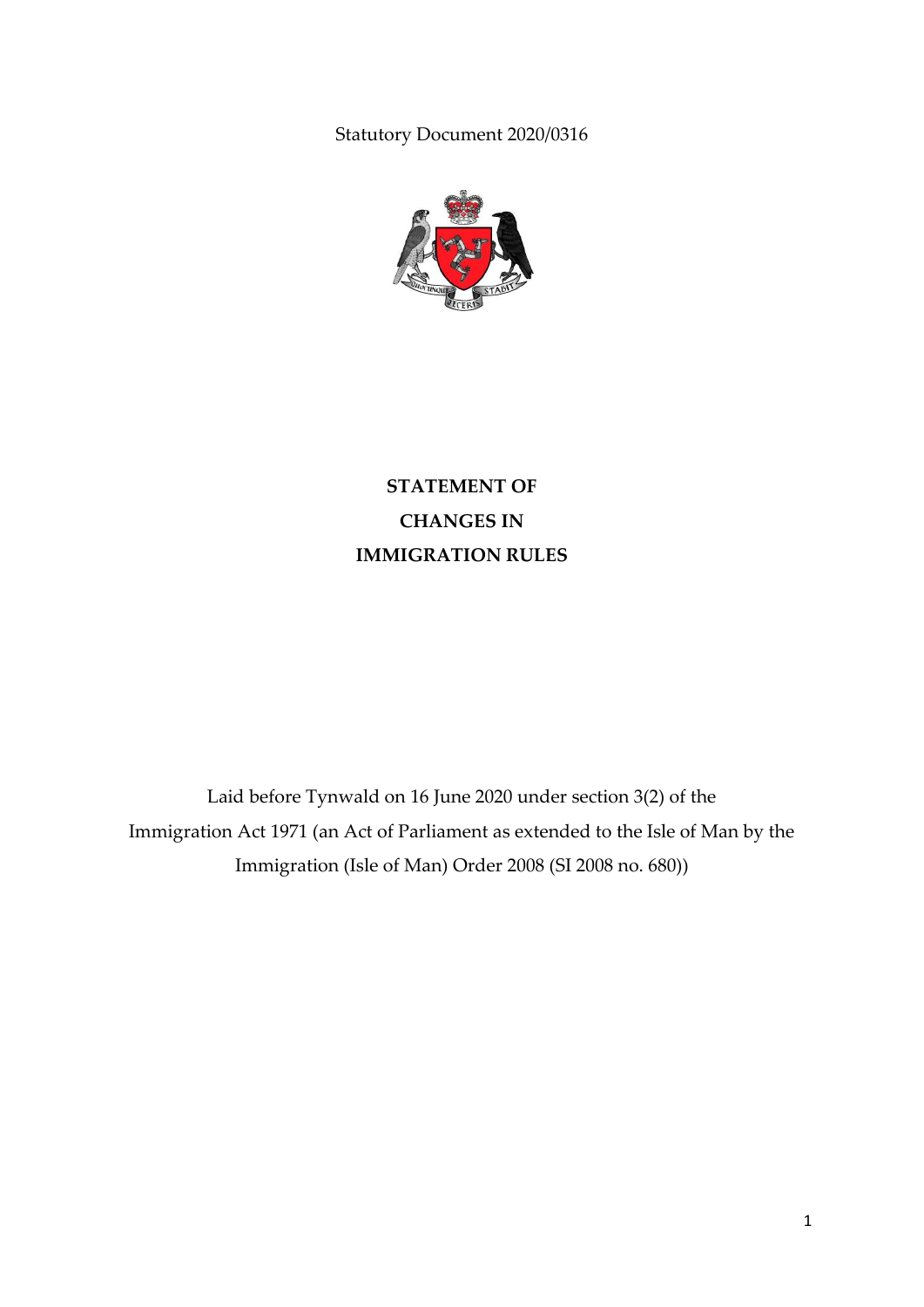The Minister for the Cabinet Office has made the following changes to the Immigration Rules laid down by it as to the practice to be followed in the administration of the Immigration Act 1971<sup>1</sup> (of Parliament) as it has effect in the Isle of Man<sup>2</sup> for regulating entry into and the stay of persons in the Isle of Man and contained in the Statement laid before Tynwald on 17 May 2005<sup>3</sup> .

## **Commencement**

With the exception of the changes stated below, all changes set out in this Statement take effect on 30 June 2020.

The changes made by paragraphs EU.1, EU.2, EU.4, EU.6 to EU.12, EU.14, EU.15, EU(FP).1 to EU(FP).5 and EU(FP).7 take effect on 24 August 2020.

The changes made by paragraph FM.2 take effect immediately after this Statement of Changes is made.

## **Changes to Part 5**

- 5.1 In paragraph 144, after "are that he", insert "genuinely".
- 5.2 In subparagraph 144(i), after "a business which has", insert ", and will continue to have,".
- 5.3 For paragraph  $144(ii)(a)$ , substitute -
	- "(a) as a senior employee of an active and trading overseas business which has no active branch, subsidiary or other representative in the Isle of Man or United Kingdom for the purpose of representing that business in the Isle of Man by establishing and operating a registered branch or wholly-owned subsidiary of it, where that branch or subsidiary will actively trade in the same type of business as that overseas business and is not being established solely for the purpose of facilitating the entry and stay of the applicant; or".
- 5.4 For paragraph  $144(iii)(a)$ , substitute -
	- "(a) will be the sole representative of that overseas business present in the Isle of Man under the terms of this paragraph, with the skills, experience and

1

<sup>1</sup> 1971 c. 77

<sup>&</sup>lt;sup>2</sup> See the Immigration (Isle of Man) Order (S.I. 2008 No 680)

<sup>3</sup> S.D. 62/05 amended by S.D.692/05, S.D. 442/06, S.D. 547/06, S.D. 781/06, S.D. 871/06, S.D. 124/07, S.D. 303/07, S.D. 534/07, S.D. 02/08, S.D. 500/08, GC 32/09, GC 35/09, GC 14/10, GC 26/10, GC 02/11, SD 518/11, SD 40/12, SD 0288/12, SD 0625/12, SD 0657/12, SD250/13, SD 302/13, SD 345/13 ,SD 2014/0004, SD 2014/0082, SD 2014/241, SD2014/314 , SD2014/324, SD2015/0265, SD2015/0386, SD2016/0092, SD2016/0175, SD5016/0211, SD2017/0066, SD2017/0183, SD2017/0314, SD2018/0084, SD2018/0134, SD2018/0328, SD2019/0119, SD2019/0143, SD2019/0330, SD2019/0380, SD2020/0011, SD2020/0070, SD2020/0088 and SD2020/0140.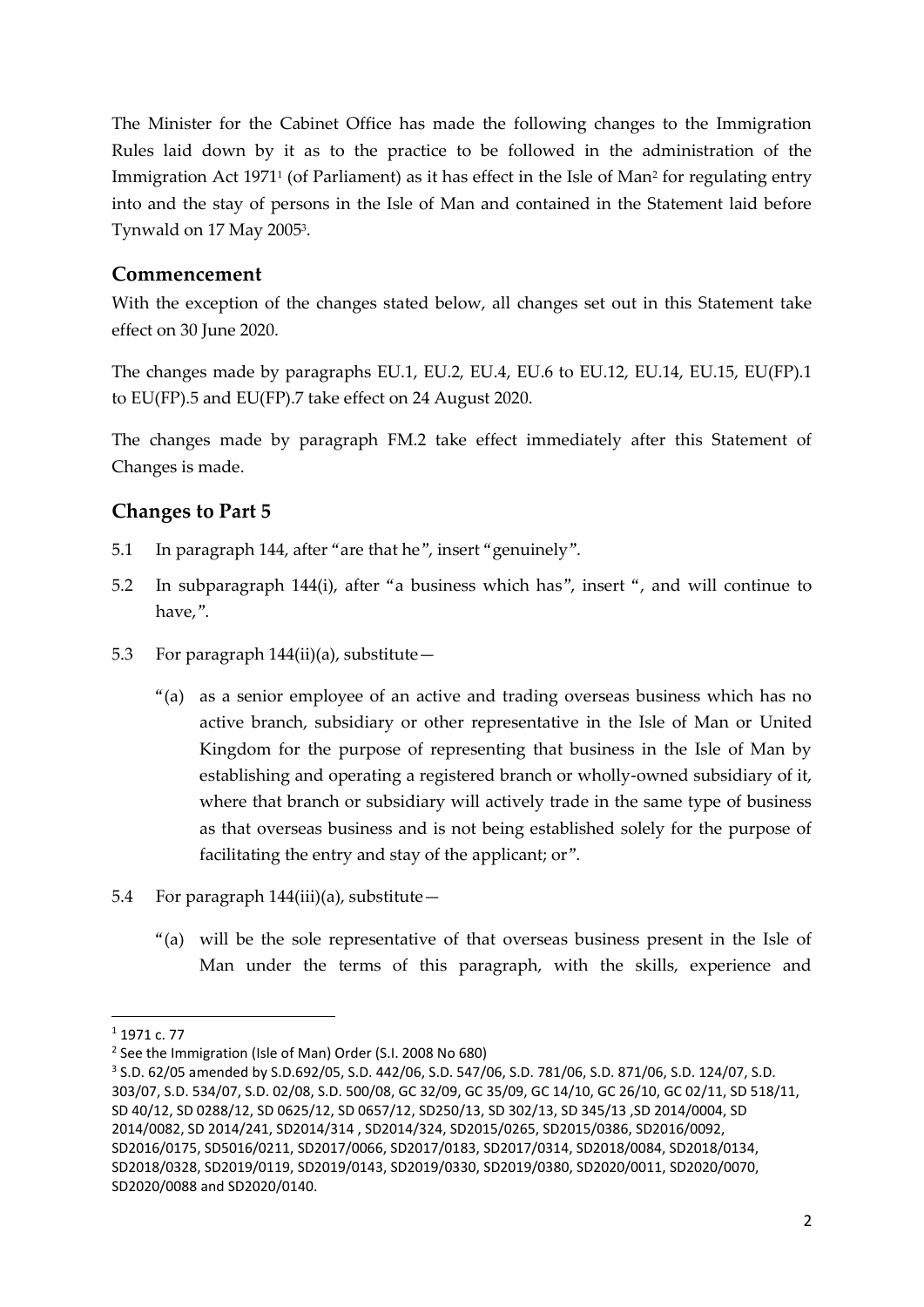knowledge of the business necessary to undertake that role, and the full authority to negotiate and take operational decisions on behalf of that business;".

- 5.5 For paragraph 144(iii)(b), substitute—
	- "(b) is an existing senior employee of that overseas business who intends to be employed full time as a representative of that business and will not engage in business of his own or represent any other business's interest in the Isle of Man or United Kingdom;".
- 5.6 For paragraph  $144(iii)(c)$ , substitute -
	- "(c) does not have a majority stake in, or otherwise own or control, that overseas business, whether that ownership or control is by means of a shareholding, partnership agreement, sole proprietorship or any other arrangement;".
- 5.7 In paragraph 144(iii)(d)(1), after "distribution", insert "or ownership".
- 5.8 In paragraph  $144(iii)(d)(4)$ , for "is fully familiar with the company's activities and has full powers to negotiate and take operational decisions without reference to the parent company", substitute "has the relevant skills, experience, knowledge and authority as outlined in (iii)(a)".
- 5.9 In paragraph 147(ii)(b), after "subsidiary", insert "which he established in the Isle of Man in accordance with paragraph 144 of these rules".
- 5.10 For sub-paragraph 194(viii), substitute—
	- "(viii) the applicant holds a valid Isle of Man entry clearance for entry in this capacity; and
	- (ix) where the applicant is accompanying or joining a person granted entry clearance or leave to enter or limited leave to remain as the sole representative of an overseas business within the meaning of paragraph 144(ii)(a), the applicant does not have a majority stake in, or otherwise own or control, that overseas business, whether that ownership or control is by means of a shareholding, partnership agreement, sole proprietorship or any other arrangement.".

## **Changes to Appendix EU**

EU.1 In paragraph EU11., for conditions 5 and 6 in the table, substitute—

 $\alpha$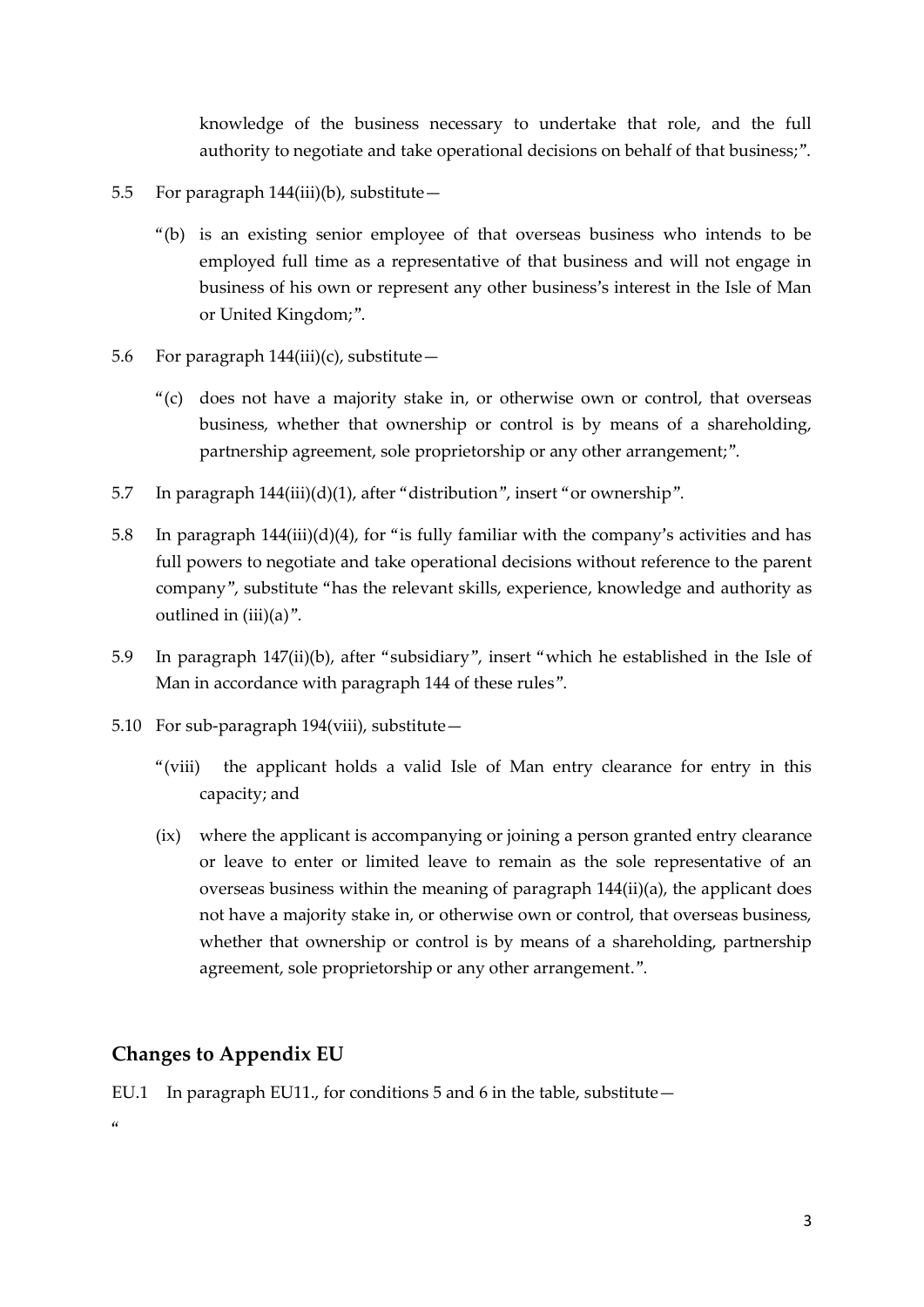| 5. | (a) The applicant is (or, as the case may be, was) a family member of a<br>relevant EEA citizen; and                                                                                                                                         |
|----|----------------------------------------------------------------------------------------------------------------------------------------------------------------------------------------------------------------------------------------------|
|    | (b) the relevant EEA citizen is a person who has ceased activity; and                                                                                                                                                                        |
|    | (c) the relevant EEA citizen $-$                                                                                                                                                                                                             |
|    | (i) meets the requirements of sub-paragraph (b) of the definition of<br>relevant EEA citizen in Annex 1; or                                                                                                                                  |
|    | (ii) meets the requirements of sub-paragraph $(d)(ii)$ or $(d)(iii)$ of the<br>definition of relevant EEA citizen in Annex 1; or                                                                                                             |
|    | (iii) is a relevant naturalised British citizen (in accordance with sub-<br>paragraphs (b), (c) and (d) of the relevant definition in Annex 1); and                                                                                          |
|    | (d) sub-paragraph (a) above was met at the point at which the relevant<br>EEA citizen became a person who has ceased activity; and                                                                                                           |
|    | (e) the applicant was resident in the UK and Islands for a continuous<br>qualifying period immediately before the relevant EEA citizen became a<br>person who has ceased activity; and                                                       |
|    | (f) since the relevant EEA citizen became a person who has ceased<br>activity, no supervening event has occurred                                                                                                                             |
| 6. | (a) The applicant is a family member of a relevant EEA citizen; and                                                                                                                                                                          |
|    | (b) the relevant EEA citizen has died and was resident in the Isle of Man<br>as a worker or self-employed person at the time of their death; and                                                                                             |
|    | (c) the relevant EEA citizen was resident in the UK and Islands for a<br>continuous qualifying period of at least 2 years immediately before<br>dying, or the death was the result of an accident at work or an<br>occupational disease; and |
|    | (d) the applicant was resident in the Isle of Man with the relevant EEA<br>citizen immediately before their death and since then no supervening<br>event has occurred                                                                        |

EU.2 In paragraph EU11., for sub-paragraph (b)(iii) of condition 7 in the table, substitute -"(iii) meets the requirements of sub-paragraph  $(d)$ (ii) or  $(d)$ (iii) of the definition of relevant EEA citizen in Annex 1; or

(iv) is a relevant naturalised British citizen (in accordance with sub-paragraphs (b), (c) and (d) of the relevant definition in Annex 1)".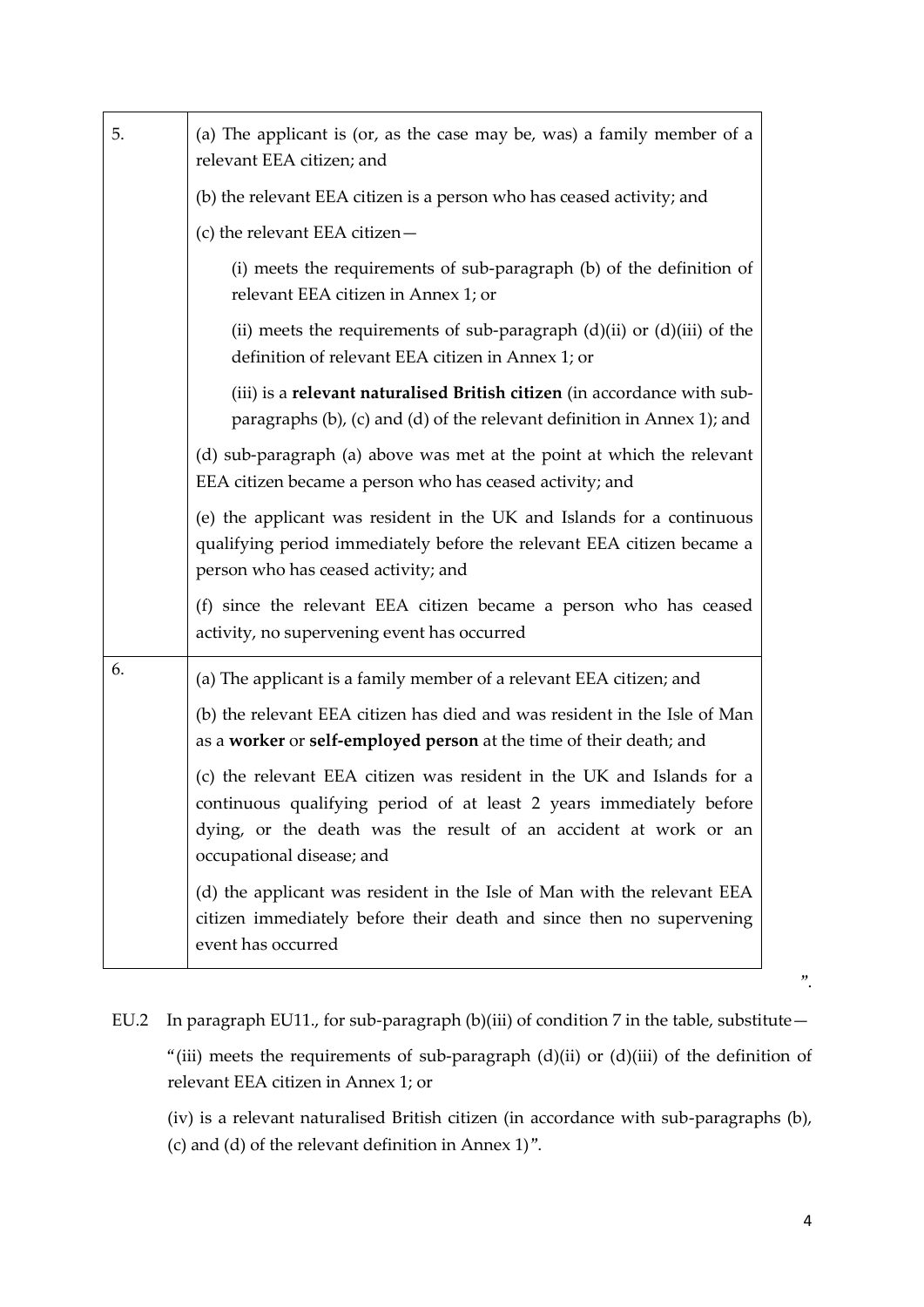EU.3 In Annex 1, for sub-paragraph (c) of the definition of 'continuous qualifying period' in the table, substitute—

"(c) (where – save for the purposes of the reference to continuous qualifying period in condition 6 in the table in paragraph EU11 of this Appendix and in sub-paragraph (d)(iii)(aa) of the entry for 'family member who has retained the right of residence' in this table (as that reference applies to, as the case may be, the relevant EEA citizen or the qualifying British citizen) – the period is less than 5 years and the person has not acquired the right of permanent residence in the Isle of Man under regulation 17 of the EEA Regulations, or the right of permanent residence in the UK or Channel Islands either under the Immigration (European Economic Area) Regulations 2016 (of Parliament) or through the application there of section 7(1) of the Immigration Act 1988) which continues at the date of application".

EU.4 In Annex 1, after sub-paragraph (b) of the definition of 'EEA citizen' in the table, insert—

 $\alpha$ ; or

## (c) a **relevant person of Northern Ireland**".

EU.5 In Annex 1, for the entry for 'family member who has retained the right of residence' in the table, substitute—

 $\alpha$ 

| family member who<br>has retained the right of<br>residence | a person who has satisfied the Minister, including by the<br>required evidence of family relationship, that the<br>requirements set out in one of sub-paragraphs (a) to (e)                                                                |
|-------------------------------------------------------------|--------------------------------------------------------------------------------------------------------------------------------------------------------------------------------------------------------------------------------------------|
|                                                             | below are met:                                                                                                                                                                                                                             |
|                                                             | (a) the applicant is an EEA citizen or non-EEA citizen<br>$who-$                                                                                                                                                                           |
|                                                             | (i) was the family member of a relevant EEA citizen<br>(or of a qualifying British citizen) and that person<br>died; and                                                                                                                   |
|                                                             | (ii) was resident as the family member of a relevant<br>EEA citizen (or of a qualifying British citizen) for a<br>continuous qualifying period in the Isle of Man of at<br>least a year immediately before the death of that<br>person; or |
|                                                             | (b) the applicant is an EEA citizen or non-EEA citizen<br>who—                                                                                                                                                                             |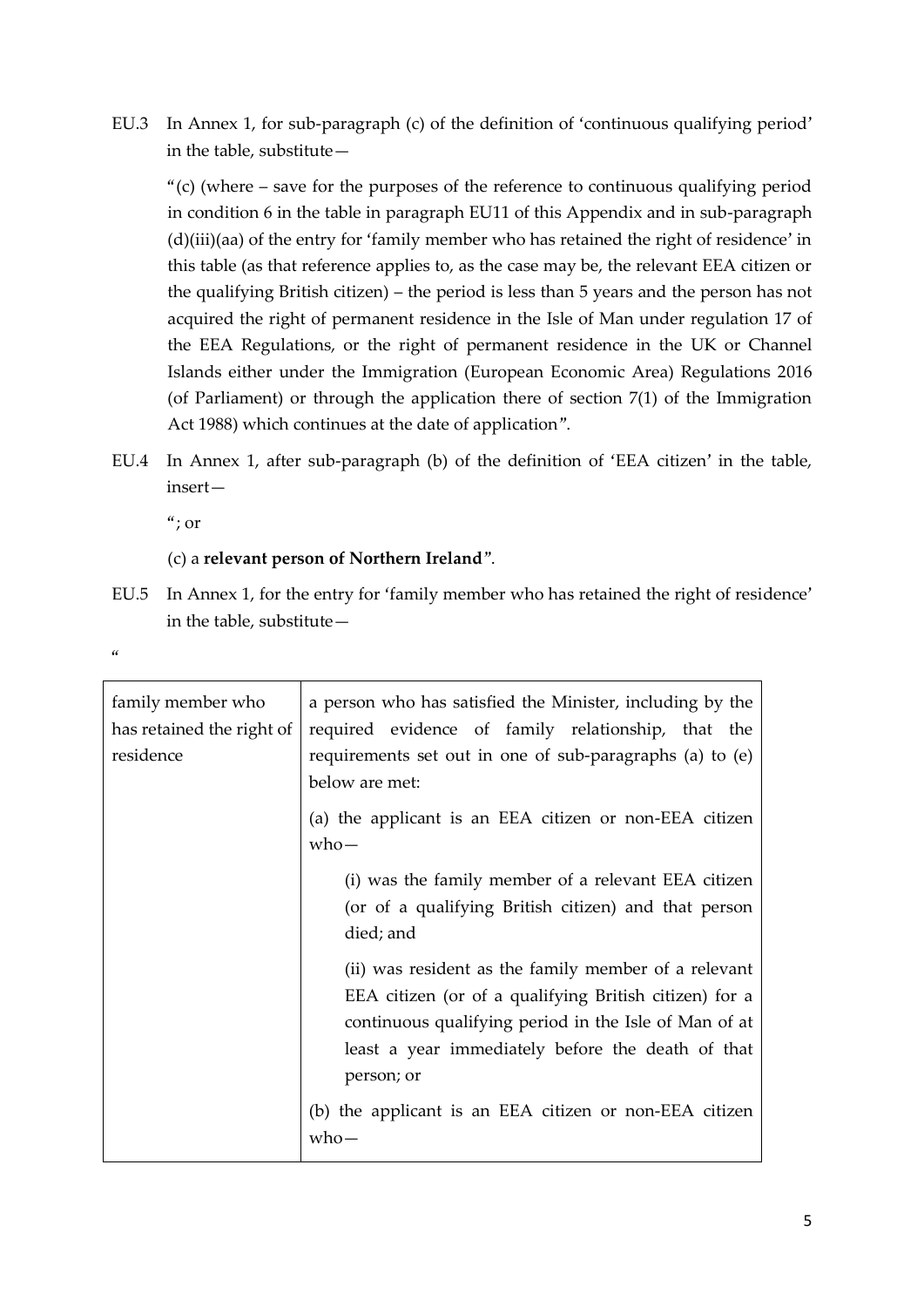| $(i)$ is the child of $-$                                                                                                                                                                                                                                                                                                                                                                                                                                                                                                                                                                                                                                            |
|----------------------------------------------------------------------------------------------------------------------------------------------------------------------------------------------------------------------------------------------------------------------------------------------------------------------------------------------------------------------------------------------------------------------------------------------------------------------------------------------------------------------------------------------------------------------------------------------------------------------------------------------------------------------|
| (aa) a relevant EEA citizen (or of a qualifying<br>British citizen) who has died or of their spouse or<br>civil partner immediately before their death; or                                                                                                                                                                                                                                                                                                                                                                                                                                                                                                           |
| (bb) a person who ceased to be a relevant EEA<br>citizen (or a qualifying British citizen) on ceasing<br>to reside in the Isle of Man or of their spouse or<br>civil partner at that point; and                                                                                                                                                                                                                                                                                                                                                                                                                                                                      |
| (ii) was attending an <b>educational course</b> in the Isle<br>of Man immediately before the relevant EEA<br>citizen (or the qualifying British citizen) died or<br>ceased to be a relevant EEA citizen (or a qualifying<br>British citizen), and continues to attend such a<br>course; or                                                                                                                                                                                                                                                                                                                                                                           |
| (c) the applicant is an EEA citizen or non-EEA citizen who<br>is the parent with residence of a child who meets the<br>requirements of sub-paragraph (b) above; or                                                                                                                                                                                                                                                                                                                                                                                                                                                                                                   |
| (d) the applicant $(4^{\prime\prime})$ is an EEA citizen or non-EEA<br>citizen who-                                                                                                                                                                                                                                                                                                                                                                                                                                                                                                                                                                                  |
| (i) ceased to be a family member of a relevant EEA<br>citizen (or of a qualifying British citizen) on the<br>termination of the marriage or civil partnership of<br>that relevant EEA citizen (or of that qualifying British<br>citizen); for the purposes of this provision, where,<br>after the initiation of the proceedings for that<br>termination, that relevant EEA citizen ceased to be a<br>relevant EEA citizen (or that qualifying British citizen<br>ceased to be a qualifying British citizen), they will be<br>deemed to have remained a relevant EEA citizen (or,<br>as the case may be, a qualifying British citizen) until<br>that termination; and |
| (ii) was resident in the Isle of Man at the date of the<br>termination of the marriage or civil partnership; and                                                                                                                                                                                                                                                                                                                                                                                                                                                                                                                                                     |
| (iii) one of the following applies -                                                                                                                                                                                                                                                                                                                                                                                                                                                                                                                                                                                                                                 |
| (aa) prior to the initiation of the proceedings for<br>the termination of the marriage or the civil<br>partnership, the marriage or civil partnership                                                                                                                                                                                                                                                                                                                                                                                                                                                                                                                |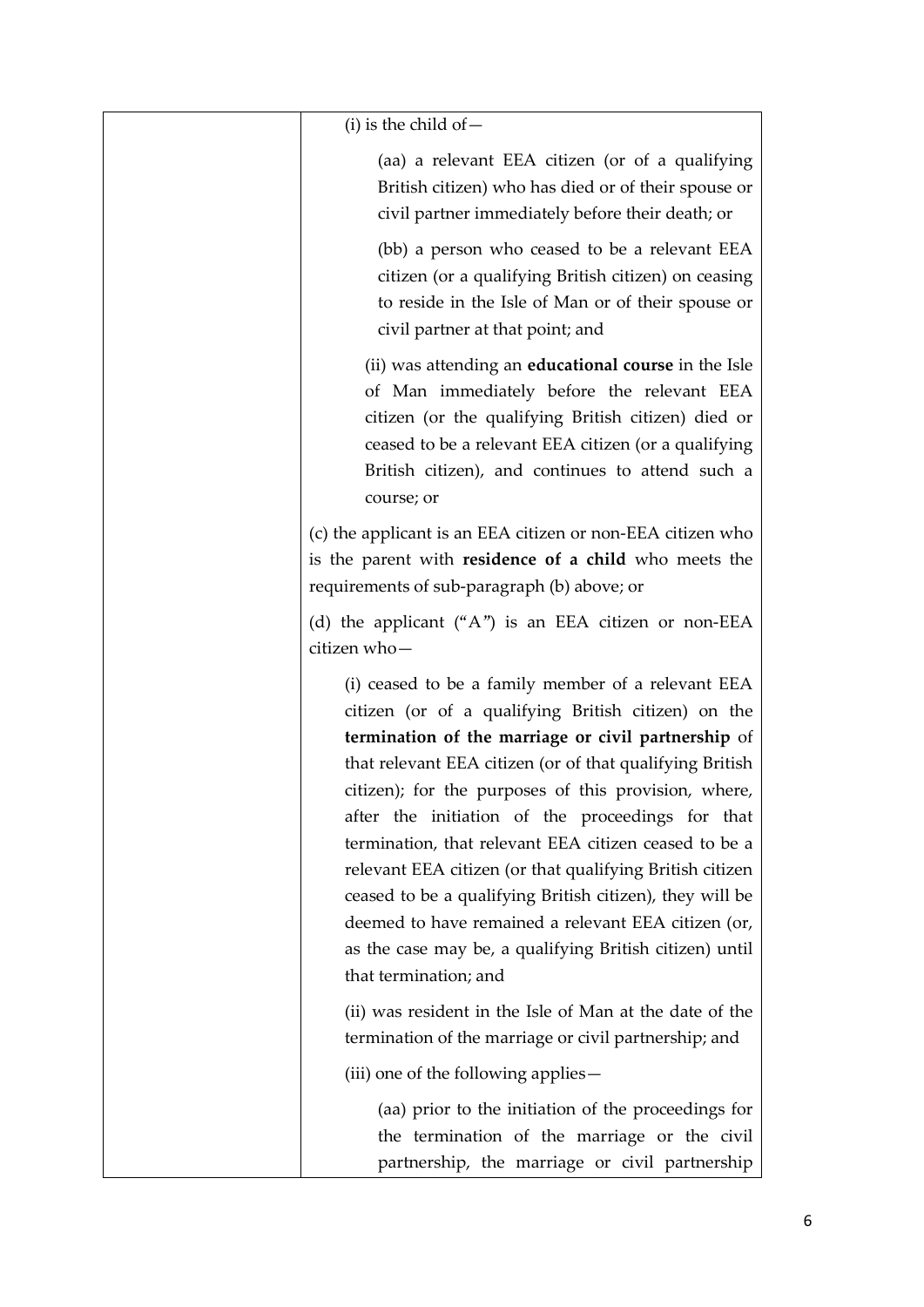| had lasted for at least 3 years and the parties to<br>the marriage or civil partnership had been<br>resident for a continuous qualifying period in the<br>Isle of Man of at least one year during its<br>duration; or                                                                                                                                                                    |
|------------------------------------------------------------------------------------------------------------------------------------------------------------------------------------------------------------------------------------------------------------------------------------------------------------------------------------------------------------------------------------------|
| (bb) A has residence of a child of the relevant<br>EEA citizen (or the qualifying British citizen); or                                                                                                                                                                                                                                                                                   |
| (cc) A has the right of access to a child of the<br>relevant EEA citizen (or the qualifying British<br>citizen), where the child is under the age of 18<br>years and where a court has ordered that such<br>access must take place in the Isle of Man; or                                                                                                                                |
| (dd) the continued right of residence in the Isle of<br>Man of A is warranted by particularly difficult<br>circumstances, such as where A or another family<br>member has been a victim of domestic violence<br>or abuse whilst the marriage or civil partnership<br>was subsisting; or                                                                                                  |
| (e) the applicant $("A")$ is an EEA citizen or non-EEA<br>citizen who-                                                                                                                                                                                                                                                                                                                   |
| (i) provides evidence that a relevant family relationship<br>with a relevant EEA citizen (or with a qualifying British<br>citizen) has broken down permanently as a result of<br>domestic violence or abuse; and                                                                                                                                                                         |
| (ii) was resident in the Isle of Man when the relevant<br>family relationship broke down permanently as a result of<br>domestic violence or abuse, and the continued right of<br>residence in the Isle of Man of A is warranted where A or<br>another family member has been a victim of domestic<br>violence or abuse before the relevant family relationship<br>broke down permanently |
| in addition: -                                                                                                                                                                                                                                                                                                                                                                           |
| (a) 'relevant family relationship' in sub-paragraph (e)<br>above means a family relationship with a relevant EEA<br>citizen (or with a qualifying British citizen) such that the<br>applicant is, or (immediately before the relevant family<br>relationship broke down permanently as a result of                                                                                       |
| domestic violence or abuse) was, a family member of a                                                                                                                                                                                                                                                                                                                                    |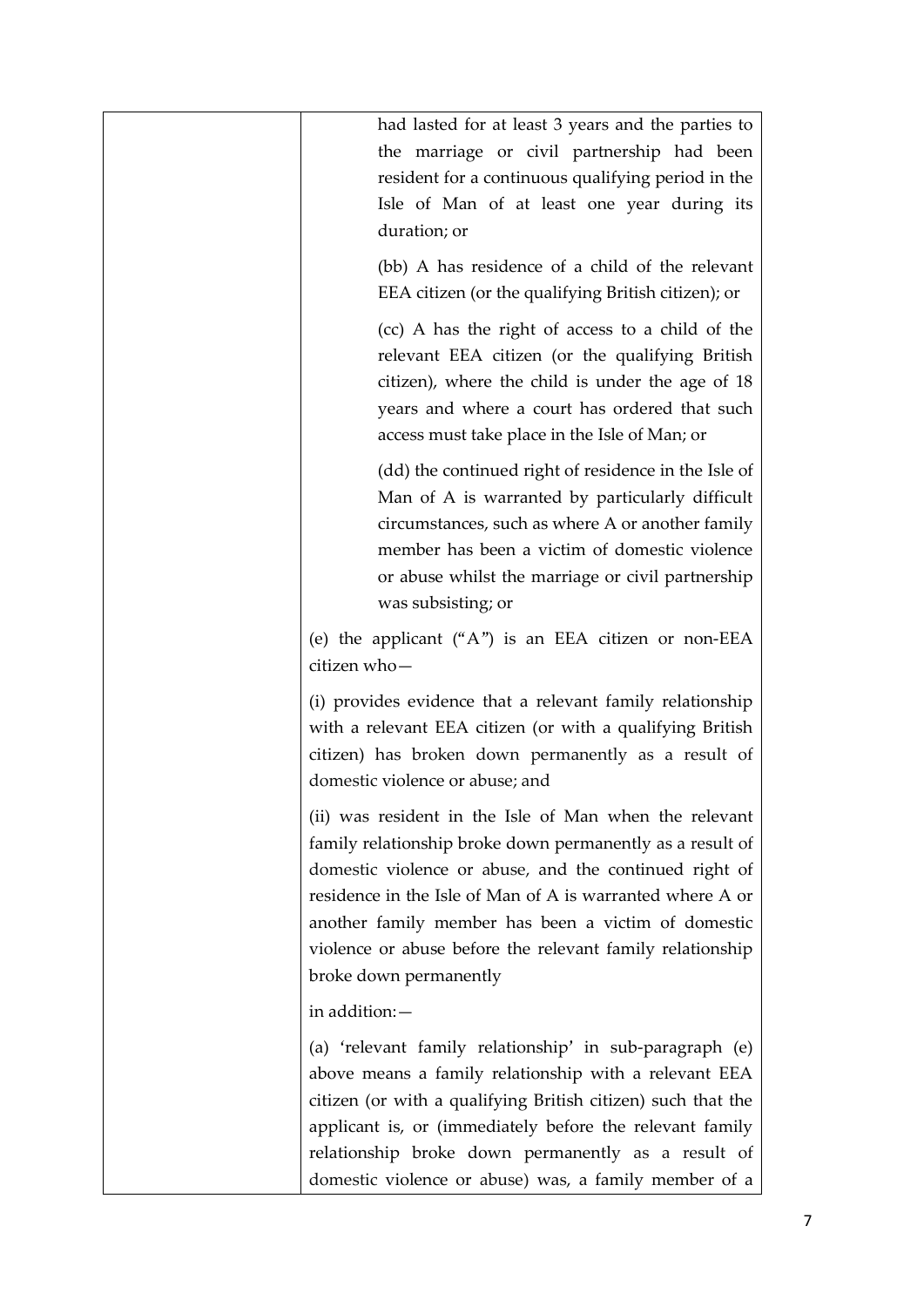| relevant EEA citizen (or of a qualifying British citizen); |
|------------------------------------------------------------|
| and                                                        |
| (b) where sub-paragraph (e) above applies, then, where,    |
| following the permanent breakdown of the relevant          |
| family relationship as a result of domestic violence or    |
| abuse, the applicant remains a family member of a          |
| relevant EEA citizen (or of a qualifying British citizen), |
| they will be deemed to have ceased to be such a family     |
| member for the purposes of this Appendix once the          |
| permanent breakdown occurred                               |

- ".
- EU.6 In Annex 1, for sub-paragraph (a)(i) of the definition of 'relevant document' in the table, substitute—

"(a)(i)(aa) a family permit, document certifying an extended right of residence, document certifying permanent residence or document certifying a derivative right of residence issued by the Isle of Man under the EEA Regulations on the basis of an application made under the EEA Regulations before (in the case of a family permit) 1 July 2021 and otherwise before 1 January 2021; or

(bb) (where the applicant is a family member of a relevant person of Northern Ireland and is a dependent relative or durable partner) other evidence which satisfies the Minister of the same matters under this Appendix concerning the relationship and (where relevant) dependency as a document to which sub-paragraph (a)(i)(aa) above refers; for the purposes of this provision, where the Minister is so satisfied, such evidence is deemed to be the equivalent of a document to which sub-paragraph  $(a)(i)(aa)$  above refers; or".

- EU.7 In Annex 1, in sub-paragraph (a)(ii) of the definition of 'relevant document' in the table, for "sub-paragraph (a)(i)" substitute "sub-paragraph (a)(i)(aa)".
- EU.8 In Annex 1, in sub-paragraph (d)(i) of the definition of 'relevant document' in the table, for "sub-paragraph (a)(i)" substitute "sub-paragraph (a)(i)(aa)".
- EU.9 In Annex 1, after sub-paragraph (c) of the definition of 'relevant EEA citizen' in the table, insert

 $\alpha$ ; or

(d) where the applicant is a family member of a relevant person of Northern Ireland, an EEA citizen (in accordance with sub-paragraph (c) of that entry in this table)—

(i) resident in the UK and Islands for a continuous qualifying period which began before the specified date; or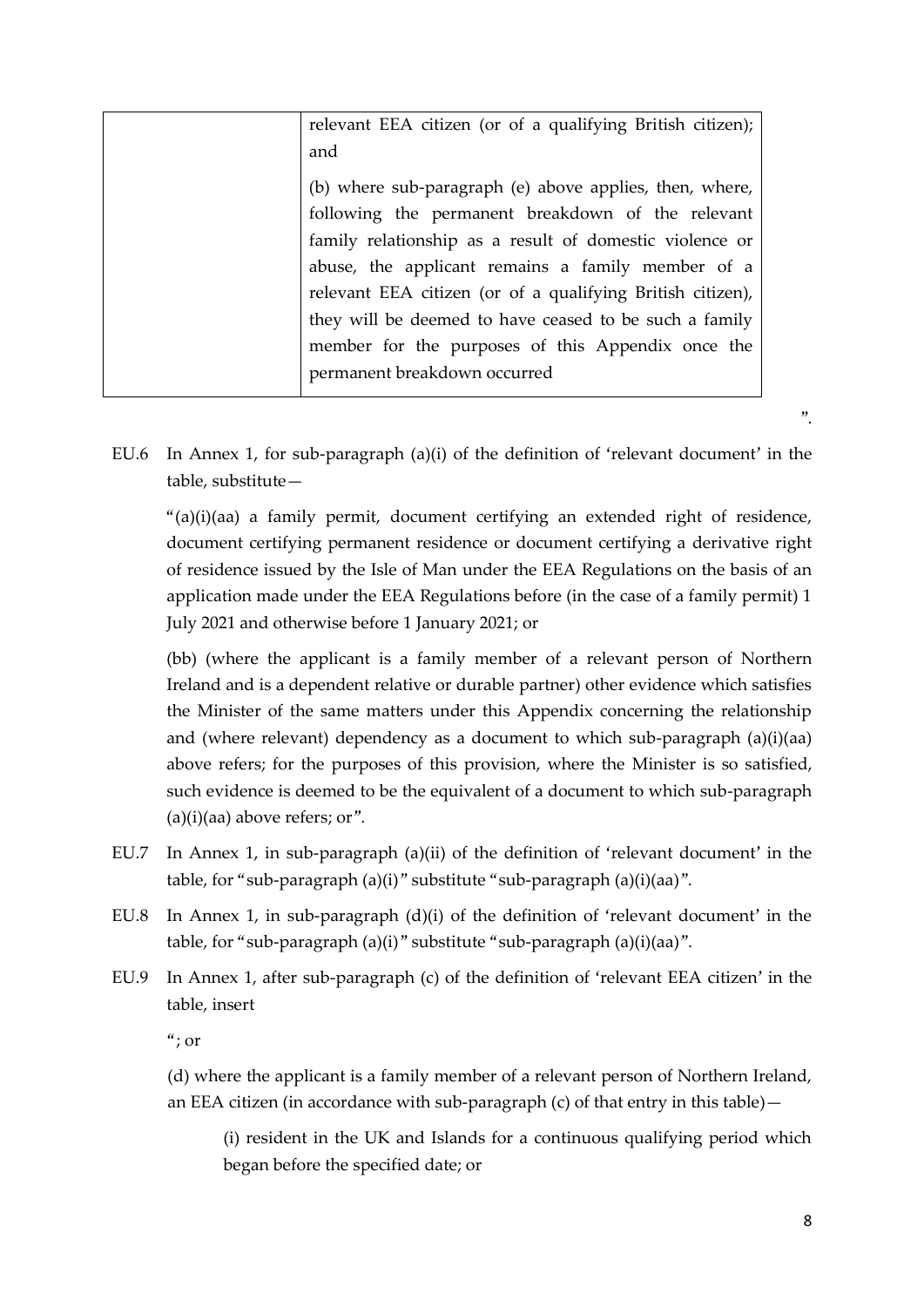(ii) who, having been resident in the UK and Islands as described in subparagraph (d)(i) above (where they are a relevant person of Northern Ireland in accordance with sub-paragraph (a)(ii) of that entry in this table) $-$ 

(aa) has been or is being granted indefinite leave to enter or remain under this Appendix (or under its equivalent in the UK or Channel Islands); or

(bb) would be granted indefinite leave to enter or remain under this Appendix, if they made a valid application under it; or

(iii) who, having been resident in the UK and Islands as described in subparagraph (d)(i) above, would, but for the fact (where they are a relevant person of Northern Ireland in accordance with sub-paragraph (a)(i) or (a)(iii) of that entry in this table) that they are a British citizen, be granted indefinite leave to enter or remain under this Appendix, if they made a valid application under it".

EU.10 In Annex 1, after the entry for 'relevant naturalised British citizen' in the table, insert—

 $\alpha$ 

| relevant person of<br>Northern Ireland<br>$(a)$ is $-$ | a person who-                                                                                                                                                                                                                                                                                                                                                                                                                                                |
|--------------------------------------------------------|--------------------------------------------------------------------------------------------------------------------------------------------------------------------------------------------------------------------------------------------------------------------------------------------------------------------------------------------------------------------------------------------------------------------------------------------------------------|
|                                                        | (i) a British citizen; or<br>(ii) an Irish citizen; or<br>(iii) a British citizen and an Irish citizen; and<br>(b) was born in Northern Ireland and, at the time of the<br>person's birth, at least one of their parents was—<br>(i) a British citizen; or<br>(ii) an Irish citizen; or<br>(iii) a British citizen and an Irish citizen; or<br>(iv) otherwise entitled to reside in Northern Ireland<br>without any restriction on their period of residence |

EU.11 In Annex 1, after the entry for 'required biometrics' in the table, insert—

 $\alpha$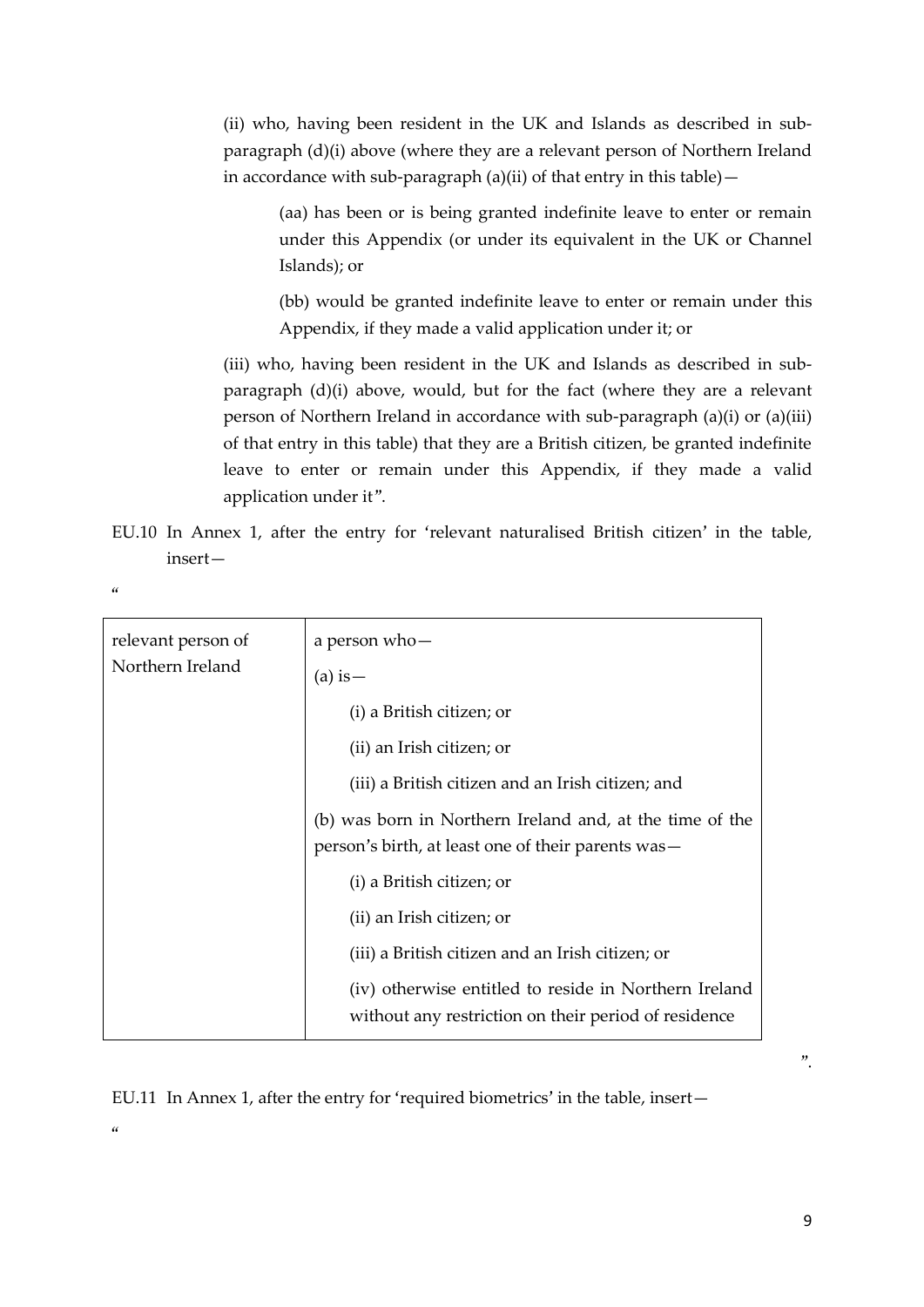| required evidence<br>of<br>being a relevant person<br>of Northern Ireland | (a) the person's birth certificate showing that they<br>were born in Northern Ireland, or their passport<br>where this shows that they were born in Northern<br>Ireland; and                                                                                                                                                                                                                                                                                       |
|---------------------------------------------------------------------------|--------------------------------------------------------------------------------------------------------------------------------------------------------------------------------------------------------------------------------------------------------------------------------------------------------------------------------------------------------------------------------------------------------------------------------------------------------------------|
|                                                                           | (b) evidence which satisfies the Minister that, at the<br>time of the person's birth, at least one of their<br>parents was-                                                                                                                                                                                                                                                                                                                                        |
|                                                                           | (i) a British citizen; or                                                                                                                                                                                                                                                                                                                                                                                                                                          |
|                                                                           | (ii) an Irish citizen; or                                                                                                                                                                                                                                                                                                                                                                                                                                          |
|                                                                           | (iii) a British citizen and an Irish citizen; or                                                                                                                                                                                                                                                                                                                                                                                                                   |
|                                                                           | (iv) otherwise entitled to reside in Northern<br>Ireland without any restriction on their period of<br>residence                                                                                                                                                                                                                                                                                                                                                   |
|                                                                           | in addition-                                                                                                                                                                                                                                                                                                                                                                                                                                                       |
|                                                                           | (a) where, in order to meet the requirements of this<br>entry, the applicant submits a copy (and not the<br>original) of a document (including by uploading this<br>as part of the required application process), the<br>Minister can require the applicant to submit the<br>original document where the Minister has reasonable<br>doubt as to the authenticity of the copy submitted;<br>and                                                                     |
|                                                                           | (b) where, in order to meet the requirements of this<br>entry, the applicant submits a document which is not<br>in English, the Minister can require the applicant to<br>provide a certified English translation of the<br>document, where this is necessary for the purposes<br>of deciding whether the applicant meets the<br>eligibility requirements for indefinite leave to enter<br>or remain or for limited leave to enter or remain<br>under this Appendix |

EU.12 In Annex 1, in the definition of 'required evidence of family relationship' in the table, for sub-paragraph (b)(i) of the provision beginning "in addition", substitute—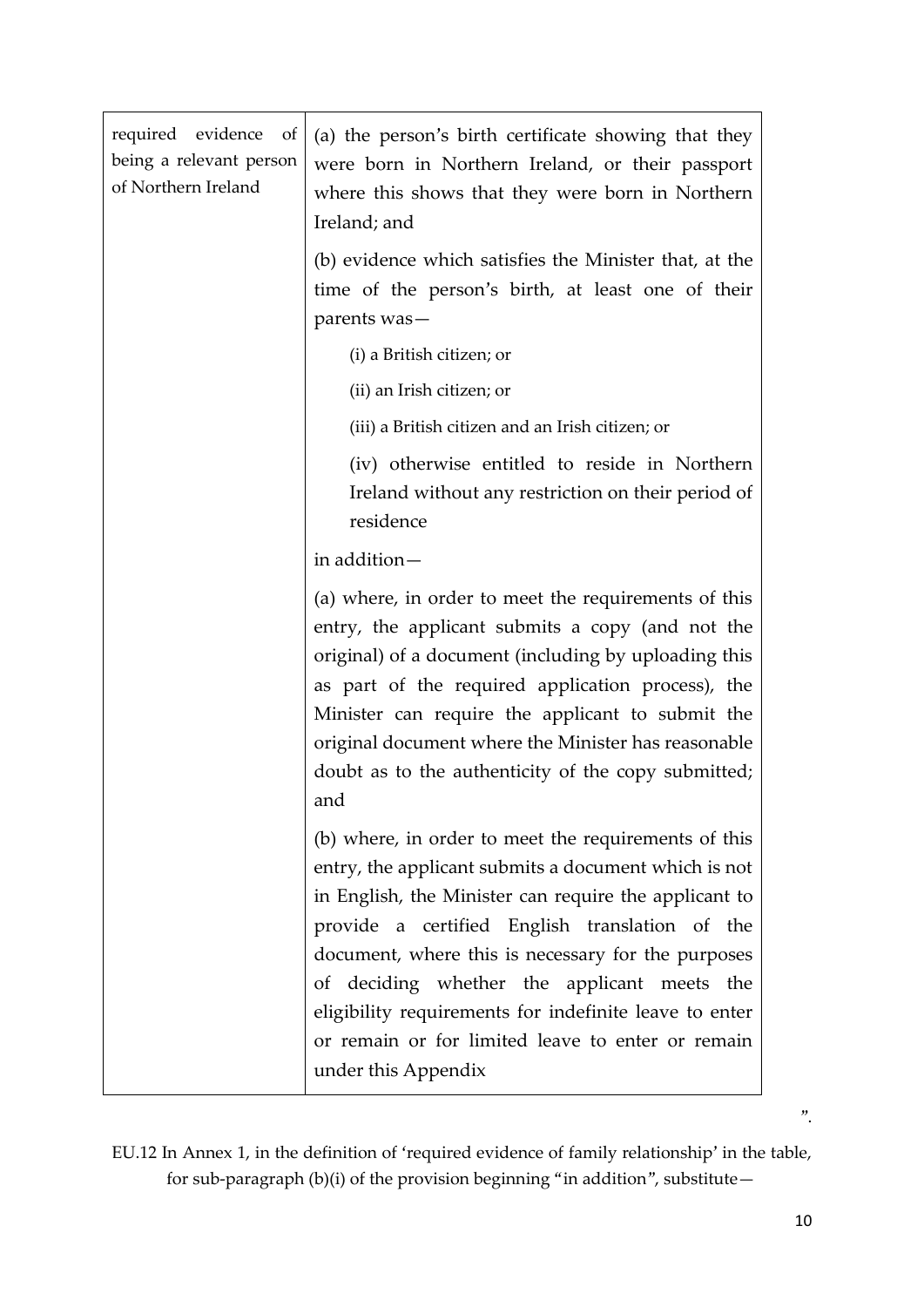"(i) the following proof of identity and nationality of (as the case may be) the relevant EEA citizen, or the qualifying British citizen, of whom the applicant is (or, as the case may be, for the relevant period was) a family member—

(aa) (in the case of a relevant EEA citizen who is neither a relevant naturalised British citizen nor a relevant EEA citizen as described in sub-paragraph (d) of that entry in this table nor relied on by the applicant as being a relevant person of Northern Ireland, or in the case of a qualifying British citizen) their valid passport; or

(bb) (in the case of a relevant EEA citizen who is neither a relevant naturalised British citizen nor a relevant EEA citizen as described in sub-paragraph (d) of that entry in this table nor relied on by the applicant as being a relevant person of Northern Ireland) their valid national identity card or confirmation that they have been or are being granted indefinite leave to enter or remain or limited leave to enter or remain under this Appendix; or

(cc) (in the case of a relevant EEA citizen who is a relevant naturalised British citizen or who is a relevant EEA citizen as described in sub-paragraph (d) of that entry in this table) their valid passport or their valid national identity card as a national of a country listed in sub-paragraph (a)(i) in the entry for 'EEA citizen' in this table, and information or evidence which is provided by the applicant, or is otherwise available to the Minister, which satisfies the Minister that the person is a British citizen; or

(dd) (in the case of a relevant EEA citizen who is relied on by the applicant as being a relevant person of Northern Ireland) the **required evidence of being a relevant person of Northern Ireland**, and—

(aaa) (where they are a British citizen) information or evidence which is provided by the applicant, or is otherwise available to the Secretary of State, which satisfies the Secretary of State that the person is a British citizen; or

(bbb) (where they are an Irish citizen) their valid passport or their valid national identity card as an Irish citizen, or confirmation that they have been or are being granted indefinite leave to enter or remain or limited leave to enter or remain under this Appendix; or

(ccc) (where they are a British citizen and an Irish citizen) the evidence required by sub-paragraph (b)(i)(dd)(aaa) or (b)(i)(dd)(bbb) above,

unless (in any case) the Minister agrees to accept alternative evidence of identity and nationality where the applicant is unable to obtain or produce the required document due to circumstances beyond their control or to compelling practical or compassionate reasons; and".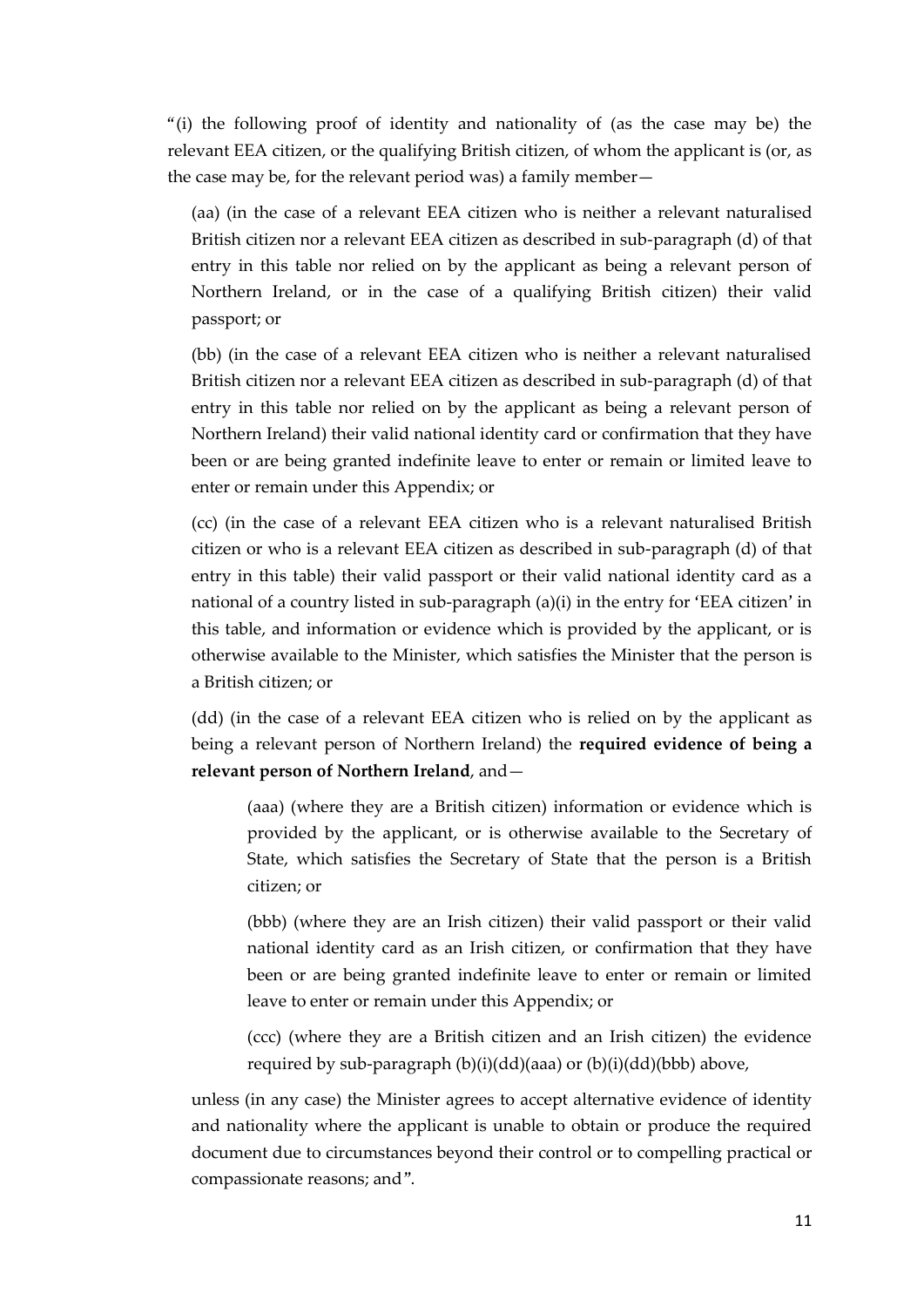EU.13 In Annex 1, in the definition of 'required evidence of family relationship' in the table, for sub-paragraphs (c) and (d) of the provision beginning "in addition", substitute  $-$ 

"(c) 'valid' here means, in respect of a document, that it is genuine and has not expired or been cancelled or invalidated; and

(d) where, in order to meet the requirements of this entry, the applicant submits a copy (and not the original) of a document (including by uploading this as part of the required application process), the Minister can require the applicant to submit the original document where the Minister has reasonable doubt as to the authenticity of the copy submitted; and

(e) where, in order to meet the requirements of this entry, the applicant submits a document which is not in English, the Minister can require the applicant to provide a certified English translation of the document, where this is necessary for the purposes of deciding whether the applicant meets the eligibility requirements for indefinite leave to enter or remain or for limited leave to enter or remain under this Appendix".

EU.14 In Annex 1, after sub-paragraph (b) of the definition of 'self-employed person' in the table, insert—

 $\frac{a}{\sqrt{a}}$ 

irrespective, in either case, of whether the EEA Regulations apply, or (as the case may be) for the relevant period applied, to that person where the person is, or (as the case may be) was, a relevant person of Northern Ireland".

EU.15 In Annex 1, after sub-paragraph (b) of the definition of 'worker' in the table, insert—

 $\alpha$ 

irrespective, in either case, of whether the EEA Regulations apply, or (as the case may be) for the relevant period applied, to that person where the person is, or (as the case may be) was, a relevant person of Northern Ireland".

## **Changes to Appendix EU (Family Permit)**

- EU(FP).1 In Annex 1, in sub-paragraph (b) of the definition of 'durable partner' in the table, after "the person held a relevant document as the durable partner of the relevant EEA citizen" insert "or, where the applicant relies on the relevant EEA citizen being a relevant person of Northern Ireland, there is evidence which satisfies the immigration officer or entry clearance officer that the durable partnership was formed and was durable by the specified date".
- EU(FP).2 In Annex 1, for the entry for 'EEA citizen' in the table, substitute—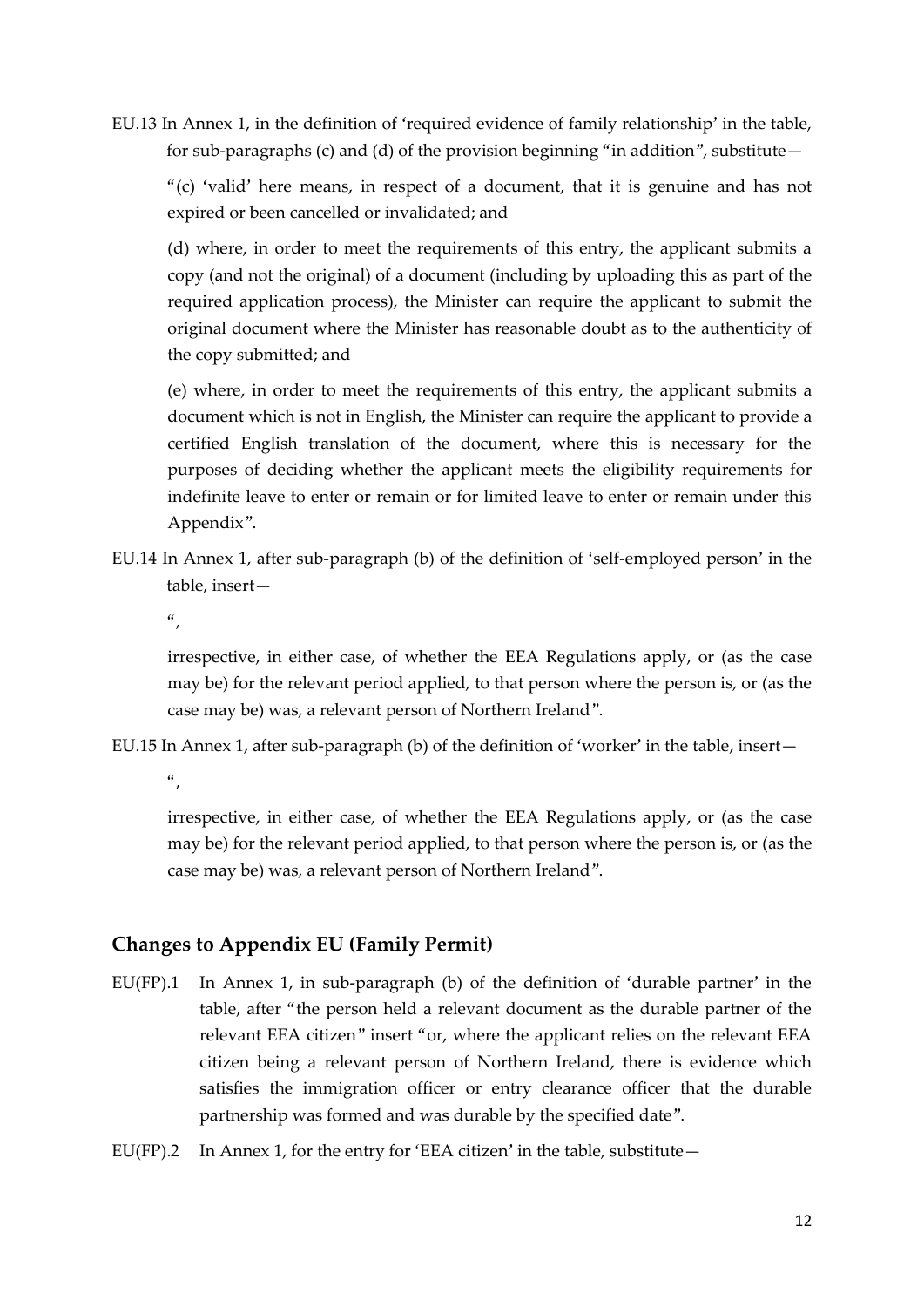| <b>EEA</b> citizen | a person who is -                                                 |
|--------------------|-------------------------------------------------------------------|
|                    | (a) a national of: Austria, Belgium, Bulgaria, Croatia, Republic  |
|                    | of Cyprus, Czech Republic, Denmark, Estonia, Finland,             |
|                    | France, Germany, Greece, Hungary, Iceland, Ireland, Italy,        |
|                    | Latvia, Liechtenstein, Lithuania, Luxembourg, Malta,              |
|                    | Netherlands, Norway, Poland, Portugal, Romania, Slovakia,         |
|                    | Slovenia, Spain, Sweden or Switzerland, and who (unless they      |
|                    | are a relevant naturalised British citizen) is not also a British |
|                    | citizen; or                                                       |
|                    | (b) a relevant person of Northern Ireland                         |

EU(FP).3 In Annex 1, for the entry for 'relevant EEA citizen' in the table, substitute—

 $\alpha$ 

| relevant EEA citizen | (a) an EEA citizen (in accordance with sub-paragraph (a) of<br>that entry in this table) who-                                                                                                                                                                                                                                                                                                                                         |
|----------------------|---------------------------------------------------------------------------------------------------------------------------------------------------------------------------------------------------------------------------------------------------------------------------------------------------------------------------------------------------------------------------------------------------------------------------------------|
|                      | (i) has been granted indefinite leave to enter or remain or<br>limited leave to enter or remain under Appendix EU to these<br>Rules (or under its equivalent in the UK or Channel Islands),<br>which has not lapsed or been cancelled, curtailed, revoked or<br>invalidated and which is evidenced by the Isle of Man<br>reference number for that grant of leave (or by the equivalent<br>evidence in the UK or Channel Islands); or |
|                      | (ii) at the date of decision on the application under this<br>Appendix, the immigration officer or entry clearance officer is<br>satisfied from the information available to them has been<br>granted indefinite leave to enter or remain or limited leave to<br>enter or remain under Appendix EU to these Rules, which has<br>not lapsed or been cancelled, curtailed, revoked or<br>invalidated; or                                |
|                      | (iii) (in the case of an Irish citizen who has not been granted<br>indefinite leave to enter or remain or limited leave to enter or<br>remain under Appendix EU to these Rules or under its<br>equivalent in the UK or Channel Islands, where the applicant<br>does not rely on that person being a relevant person of<br>Northern Ireland) the immigration officer or entry clearance                                                |

 $\alpha$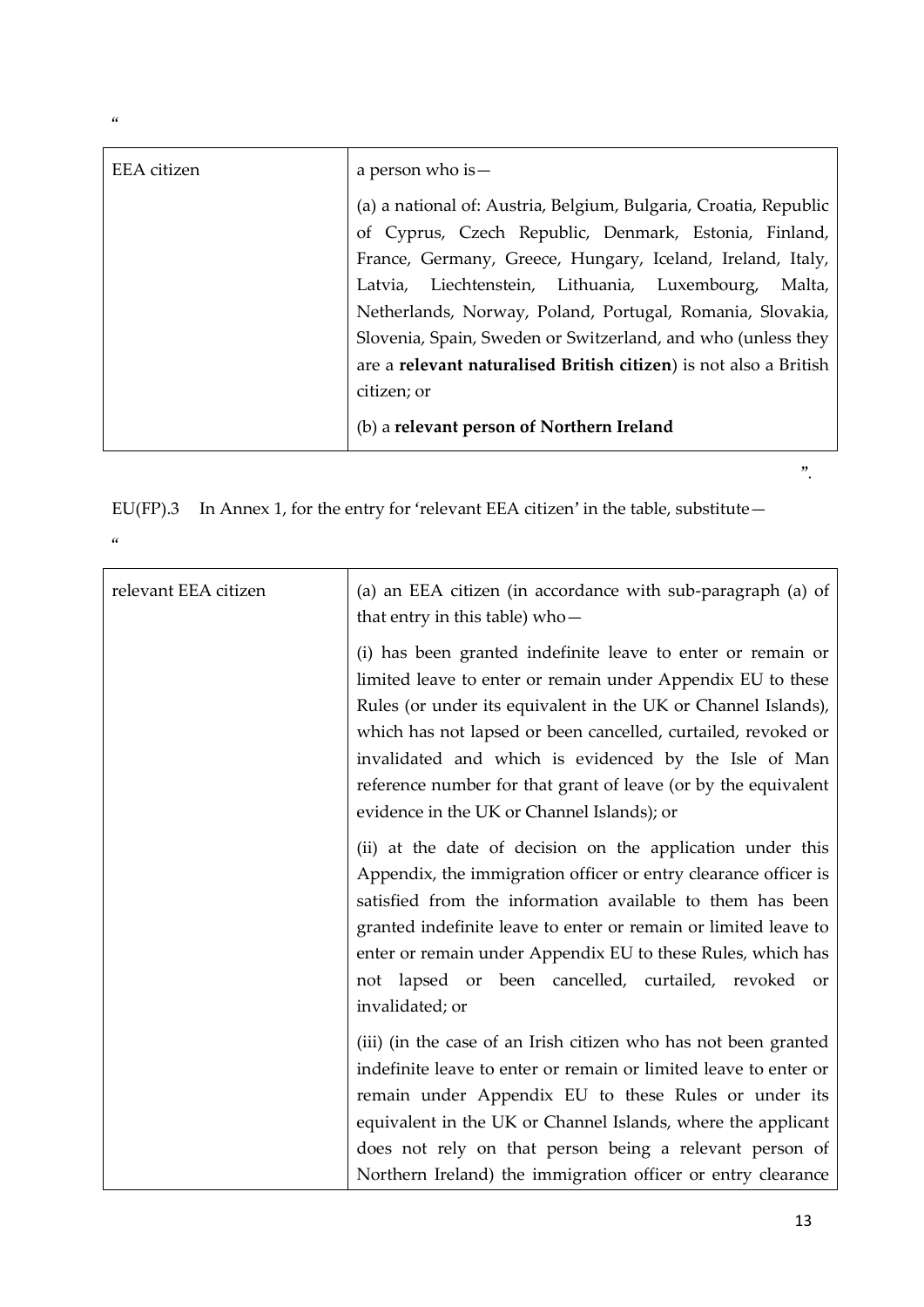officer is satisfied, including by the **required evidence of qualification**, would be granted such leave under that Appendix, if they made a valid application under it; or

(b) an EEA citizen (in accordance with sub-paragraph (a) of that entry in this table) who is a relevant naturalised British citizen; or

(c) an EEA citizen (in accordance with sub-paragraph (b) of that entry in this table) who—

(i) where they are a relevant person of Northern Ireland in accordance with sub-paragraph (a)(ii) of that entry in this table—

> (aa) has been granted indefinite leave to enter or remain or limited leave to enter or remain under Appendix EU to these Rules (or under its equivalent in the UK or Channel Islands), which has not lapsed or been cancelled, curtailed, revoked or invalidated and which is evidenced by the Isle of Man reference number for that grant of leave (or by the equivalent evidence in the UK or Channel Islands); or

> (bb) at the date of decision on the application under this Appendix, the immigration officer or entry clearance officer is satisfied from the information available to them has been granted indefinite leave to enter or remain or limited leave to enter or remain under Appendix EU to these Rules, which has not lapsed or been cancelled, curtailed, revoked or invalidated; or

> (cc) the immigration officer or entry clearance officer is satisfied, including by the required evidence of qualification, would be granted indefinite leave to enter or remain or limited leave to enter or remain under Appendix EU to these Rules, if they made a valid application under it; or

(ii) where they are a relevant person of Northern Ireland in accordance with sub-paragraph  $(a)(i)$  or  $(a)(iii)$  of that entry in this table, the immigration officer or entry clearance officer is satisfied, including by the required evidence of qualification, would (but for the fact that they are a British citizen) be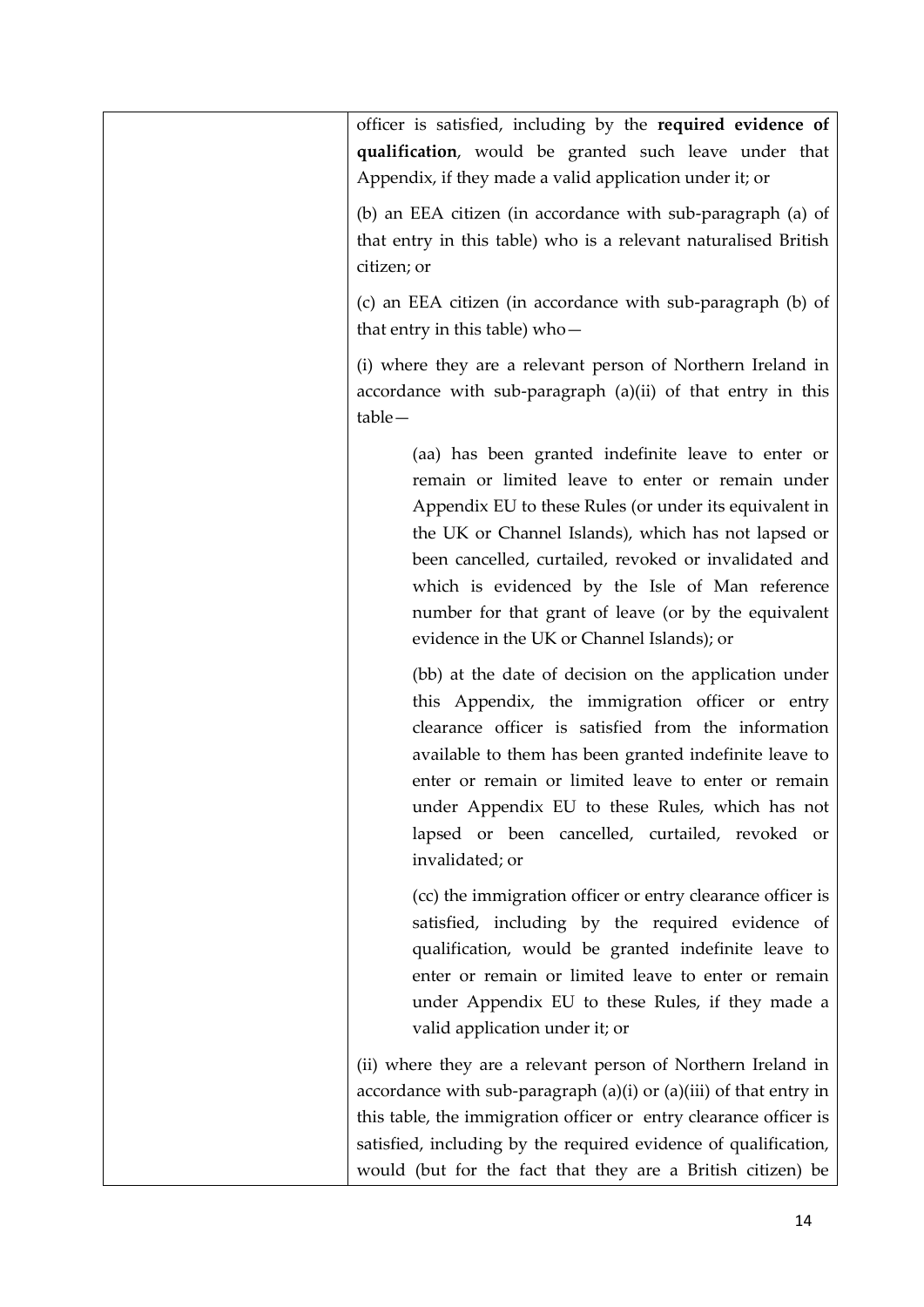| granted indefinite leave to enter or remain or limited leave to |
|-----------------------------------------------------------------|
| enter or remain under Appendix EU to these Rules, if they       |
| made a valid application under it                               |

EU(FP).4 In Annex 1, after the entry for 'relevant naturalised British citizen' in the table, insert—

 $\alpha$ 

| relevant person of Northern<br>Ireland | a person who-<br>$(a)$ is $-$                                                                                  |
|----------------------------------------|----------------------------------------------------------------------------------------------------------------|
|                                        | (i) a British citizen; or                                                                                      |
|                                        | (ii) an Irish citizen; or                                                                                      |
|                                        | (iii) a British citizen and an Irish citizen; and                                                              |
|                                        | (b) was born in Northern Ireland and, at the time of the<br>person's birth, at least one of their parents was— |
|                                        | (i) a British citizen; or                                                                                      |
|                                        | (ii) an Irish citizen; or                                                                                      |
|                                        | (iii) a British citizen and an Irish citizen; or                                                               |
|                                        | (iv) otherwise entitled to reside in Northern Ireland<br>without any restriction on their period of residence  |

EU(FP).5 In Annex 1, after the entry for 'required biometrics' in the table, insert—  $\alpha$ 

| required evidence of being a<br>relevant person of Northern<br>Ireland | (a) the person's birth certificate showing that they were born<br>in Northern Ireland, or their passport where this shows that<br>they were born in Northern Ireland; and |
|------------------------------------------------------------------------|---------------------------------------------------------------------------------------------------------------------------------------------------------------------------|
|                                                                        | (b) evidence which satisfies the immigration officer or entry<br>clearance officer that, at the time of the person's birth, at least<br>one of their parents was-         |
|                                                                        | (i) a British citizen; or                                                                                                                                                 |
|                                                                        | (ii) an Irish citizen; or                                                                                                                                                 |
|                                                                        | (iii) a British citizen and an Irish citizen; or                                                                                                                          |

".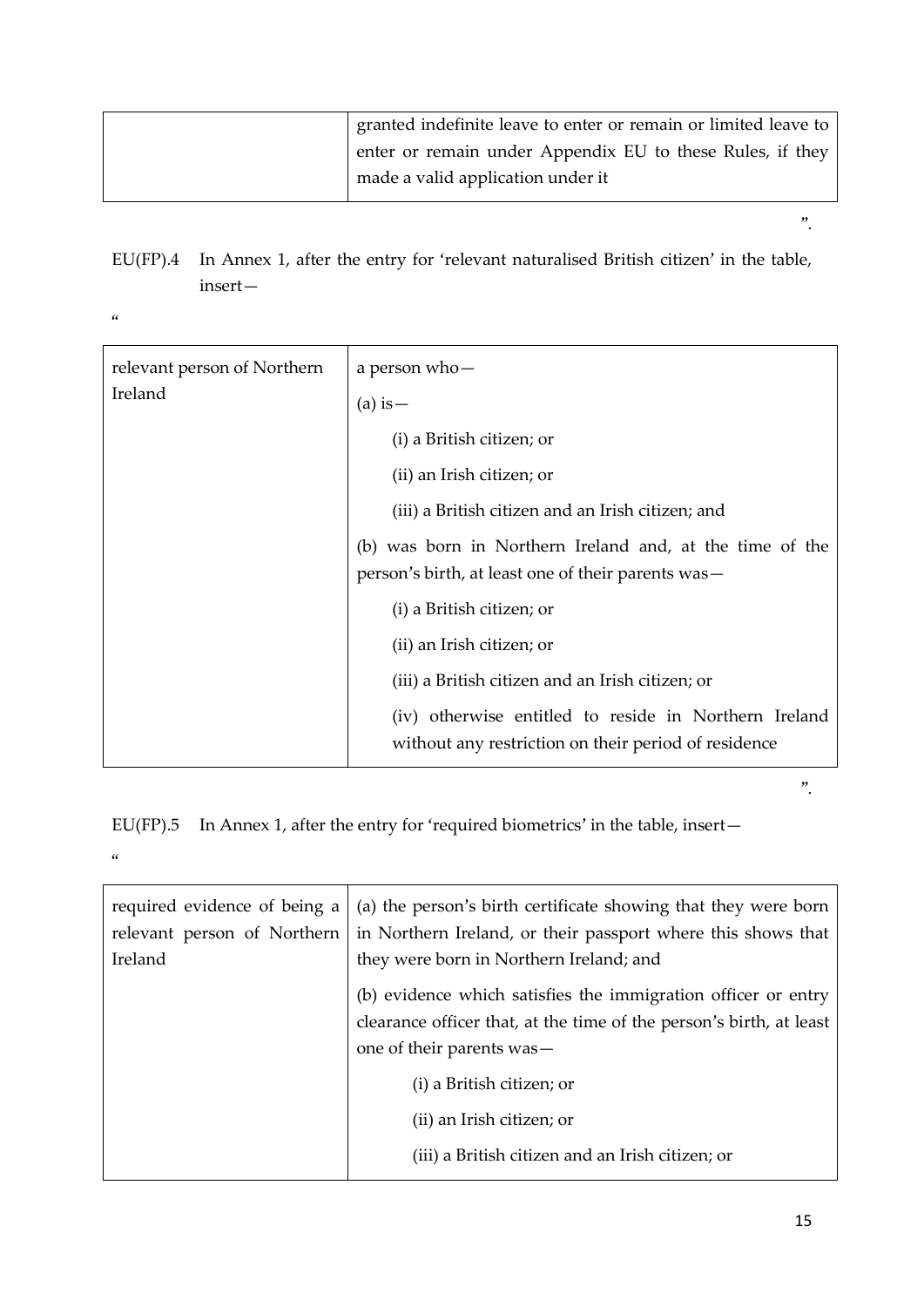| (iv) otherwise entitled to reside in Northern Ireland<br>without any restriction on their period of residence                                                                                                                                                                                                                                                                                                                                                              |
|----------------------------------------------------------------------------------------------------------------------------------------------------------------------------------------------------------------------------------------------------------------------------------------------------------------------------------------------------------------------------------------------------------------------------------------------------------------------------|
| in addition-                                                                                                                                                                                                                                                                                                                                                                                                                                                               |
| (a) where, in order to meet the requirements of this entry, the<br>applicant submits a copy (and not the original) of a document<br>(including by uploading this as part of the required<br>application process), the immigration officer or entry<br>clearance officer can require the applicant to submit the<br>original document where the immigration officer or entry<br>clearance officer has reasonable doubt as to the authenticity of<br>the copy submitted; and |
| (b) where, in order to meet the requirements of this entry, the<br>applicant submits a document which is not in English, the<br>immigration officer or entry clearance officer can require the<br>applicant to provide a certified English translation of the<br>document, where this is necessary for the purposes of<br>deciding whether the applicant meets the eligibility<br>requirements for an entry clearance to be granted under this<br>Appendix                 |

EU(FP).6 In Annex 1, in the definition of 'required evidence of family relationship' in the table, for the provision beginning "in addition", substitute—

"in addition—

(a) where, in order to meet the requirements of this entry, the applicant submits a copy (and not the original) of a document (including by uploading this as part of the required application process), the immigration officer or entry clearance officer can require the applicant to submit the original document where the immigration officer or entry clearance officer has reasonable doubt as to the authenticity of the copy submitted; and

(b) where, in order to meet the requirements of this entry, the applicant submits a document which is not in English, the immigration officer or entry clearance officer can require the applicant to provide a certified English translation of the document, where this is necessary for the purposes of deciding whether the applicant meets the eligibility requirements for an entry clearance to be granted under this Appendix".

EU(FP).7 In Annex 1, for the entry for 'required evidence of qualification' in the table, substitute—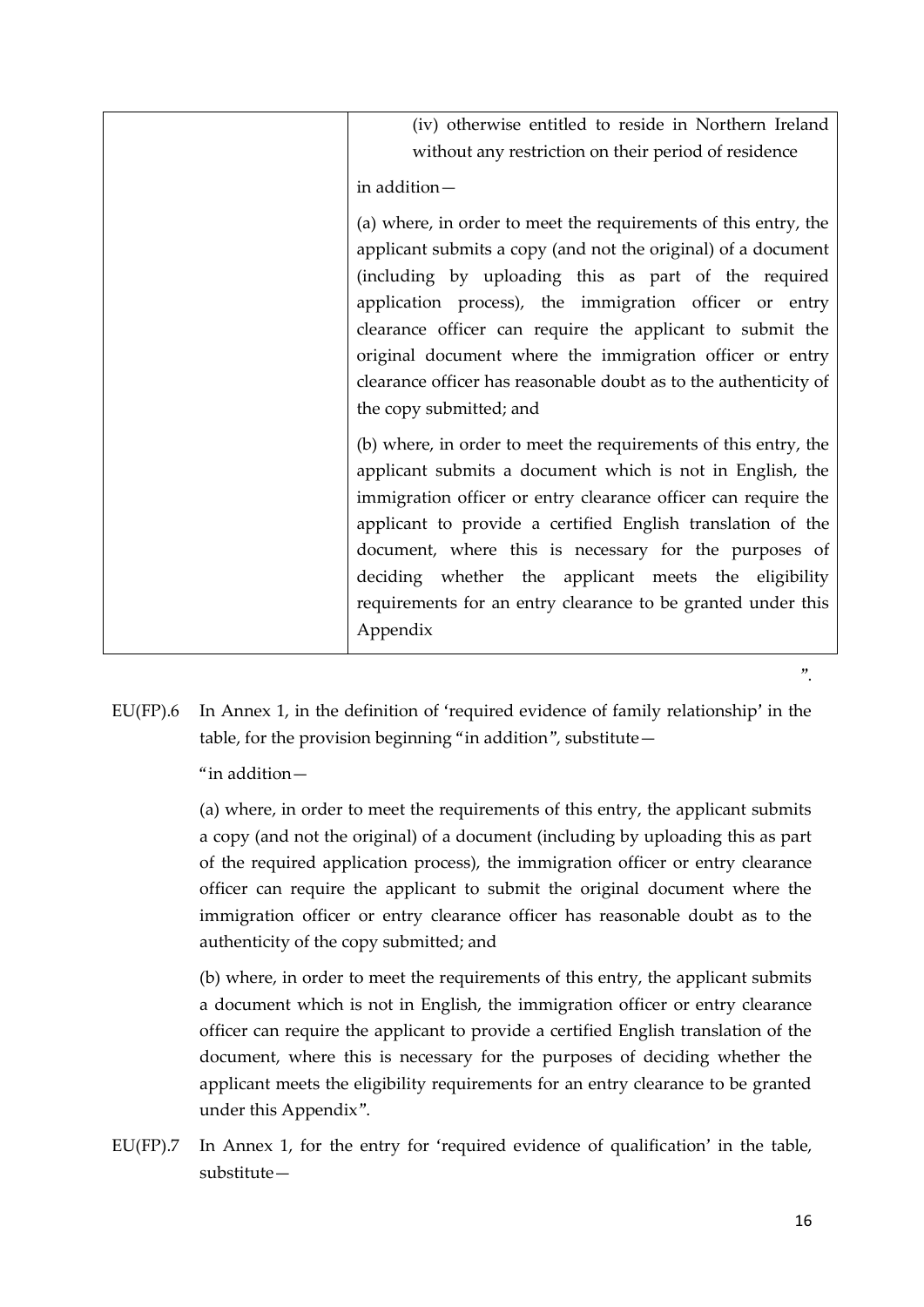| required evidence of<br>qualification | (a) (in the case of a relevant EEA citizen who is an Irish<br>citizen who has not been granted indefinite leave to enter or<br>remain or limited leave to enter or remain under Appendix<br>EU to these Rules or under its equivalent in the UK or<br>Channel Islands, where the applicant does not rely on the<br>relevant EEA citizen being a relevant person of Northern<br>$I$ reland) — |
|---------------------------------------|----------------------------------------------------------------------------------------------------------------------------------------------------------------------------------------------------------------------------------------------------------------------------------------------------------------------------------------------------------------------------------------------|
|                                       | (i) their passport or national identity card as an Irish<br>citizen, which is $-$                                                                                                                                                                                                                                                                                                            |
|                                       | (aa) valid; and                                                                                                                                                                                                                                                                                                                                                                              |
|                                       | (bb) the original document and not a copy; and                                                                                                                                                                                                                                                                                                                                               |
|                                       | information or evidence which satisfies the<br>(ii)<br>immigration officer or entry clearance officer that the<br>person would be granted indefinite leave to enter or<br>remain or limited leave to enter or remain under<br>Appendix EU to these Rules, if they made a valid<br>application under it; or                                                                                   |
|                                       | (b) (in the case of a relevant EEA citizen who is a relevant<br>naturalised British citizen)-                                                                                                                                                                                                                                                                                                |
|                                       | (i) their passport or national identity card as an EEA<br>citizen, which is -                                                                                                                                                                                                                                                                                                                |
|                                       | (aa) valid; and                                                                                                                                                                                                                                                                                                                                                                              |
|                                       | (bb) the original document and not a copy; and                                                                                                                                                                                                                                                                                                                                               |
|                                       | (ii) information or evidence which is provided by the<br>applicant, or is otherwise available to the immigration<br>officer or entry clearance officer, which satisfies the<br>immigration officer or entry clearance officer that the<br>relevant EEA citizen is a British citizen; and                                                                                                     |
|                                       | information or evidence which satisfies<br>the<br>(iii)<br>immigration officer or entry clearance officer that the<br>person would (but for the fact that they are a British<br>citizen) be granted indefinite leave to enter or remain or<br>limited leave to enter or remain under Appendix EU to<br>these Rules, if they made a valid application under it; or                            |
|                                       | (c) (in the case of a relevant EEA citizen who is relied on by                                                                                                                                                                                                                                                                                                                               |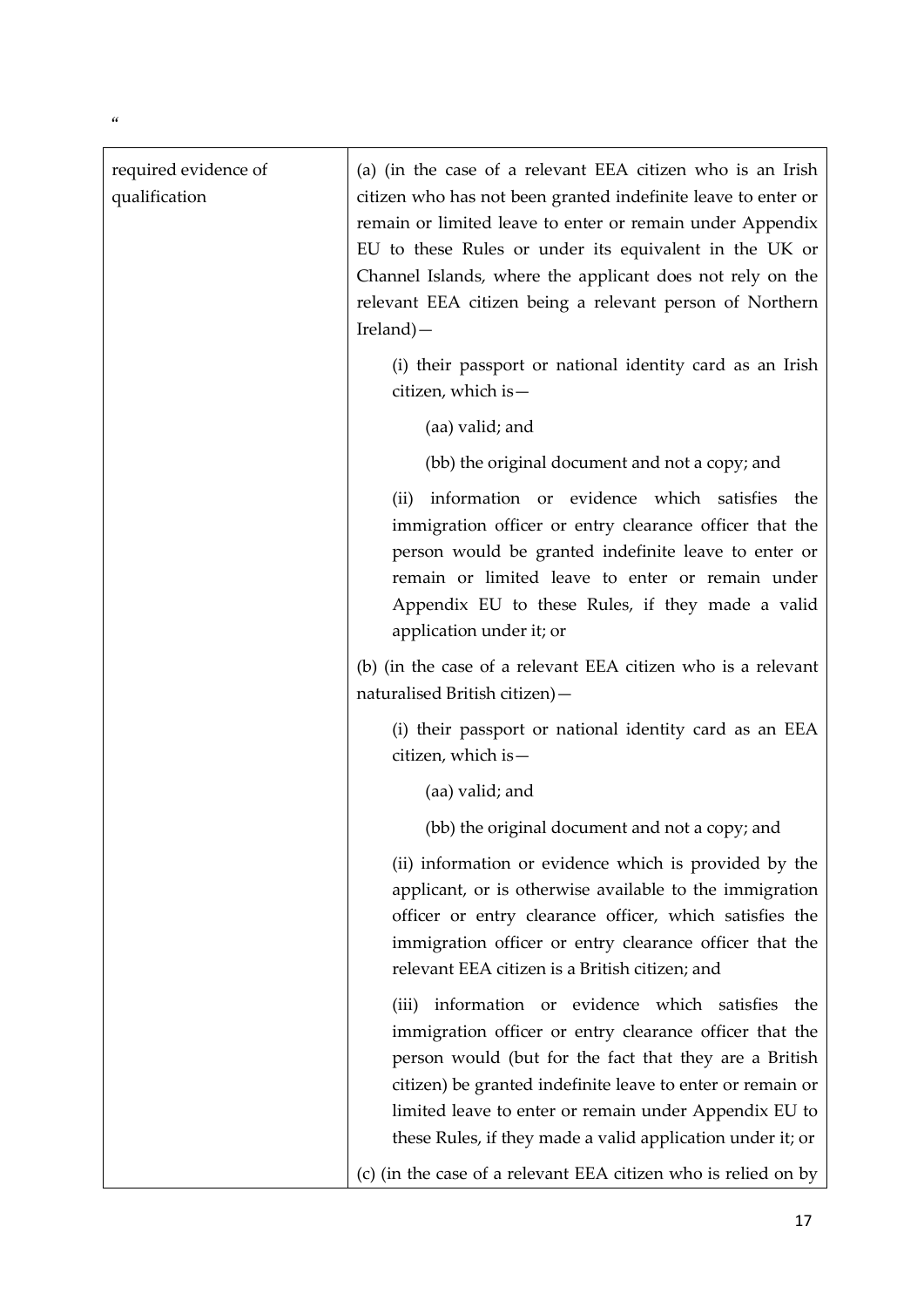| the applicant as being a relevant person of Northern Ireland,                                                                                                                                                                                                                                                                                                                                                                                                                                                                  |
|--------------------------------------------------------------------------------------------------------------------------------------------------------------------------------------------------------------------------------------------------------------------------------------------------------------------------------------------------------------------------------------------------------------------------------------------------------------------------------------------------------------------------------|
| and who, where they are a relevant person of Northern                                                                                                                                                                                                                                                                                                                                                                                                                                                                          |
| Ireland in accordance with sub-paragraph (a)(ii) of that entry                                                                                                                                                                                                                                                                                                                                                                                                                                                                 |
| in this table, has not been granted indefinite leave to enter or                                                                                                                                                                                                                                                                                                                                                                                                                                                               |
| remain or limited leave to enter or remain under Appendix                                                                                                                                                                                                                                                                                                                                                                                                                                                                      |
| EU to these Rules or under its equivalent in the UK or                                                                                                                                                                                                                                                                                                                                                                                                                                                                         |
| Channel Islands) the required evidence of being a relevant                                                                                                                                                                                                                                                                                                                                                                                                                                                                     |
| person of Northern Ireland, and -                                                                                                                                                                                                                                                                                                                                                                                                                                                                                              |
| (aa) (where they are a British citizen) information or<br>(i)<br>evidence which is provided by the applicant, or is<br>otherwise available to the immigration officer or<br>officer, which satisfies<br>clearance<br>entry<br>the<br>immigration officer or entry clearance officer that<br>the person is a British citizen; or                                                                                                                                                                                                |
| (bb) (where they are an Irish citizen) their passport<br>or national identity card as an Irish citizen, which<br>$is-$                                                                                                                                                                                                                                                                                                                                                                                                         |
| (aaa) valid; and                                                                                                                                                                                                                                                                                                                                                                                                                                                                                                               |
| (bbb) the original document and not a copy; or                                                                                                                                                                                                                                                                                                                                                                                                                                                                                 |
| (cc) (where they are a British citizen and an Irish<br>citizen) the evidence required by sub-paragraph<br>$(c)(i)(aa)$ or $(c)(i)(bb)$ above; and                                                                                                                                                                                                                                                                                                                                                                              |
| (ii) information or evidence which satisfies the<br>immigration officer or entry clearance officer that the<br>person would (but for the fact that they are a British<br>citizen, where they are a British citizen in accordance<br>with sub-paragraph $(a)(i)$ or $(a)(iii)$ of the entry for<br>'relevant person of Northern Ireland' in this table) be<br>granted indefinite leave to enter or remain or limited<br>leave to enter or remain under Appendix EU to these<br>Rules, if they made a valid application under it |
| in addition-                                                                                                                                                                                                                                                                                                                                                                                                                                                                                                                   |
| (a) 'valid' here means, in respect of a document, that it is<br>genuine and has not expired or been cancelled or<br>invalidated; and                                                                                                                                                                                                                                                                                                                                                                                           |
| (b) where, in order to meet the requirements of sub-<br>paragraph (a)(ii), (b)(ii), (b)(iii), (c)(i)(aa) or (c)(ii) above, the                                                                                                                                                                                                                                                                                                                                                                                                 |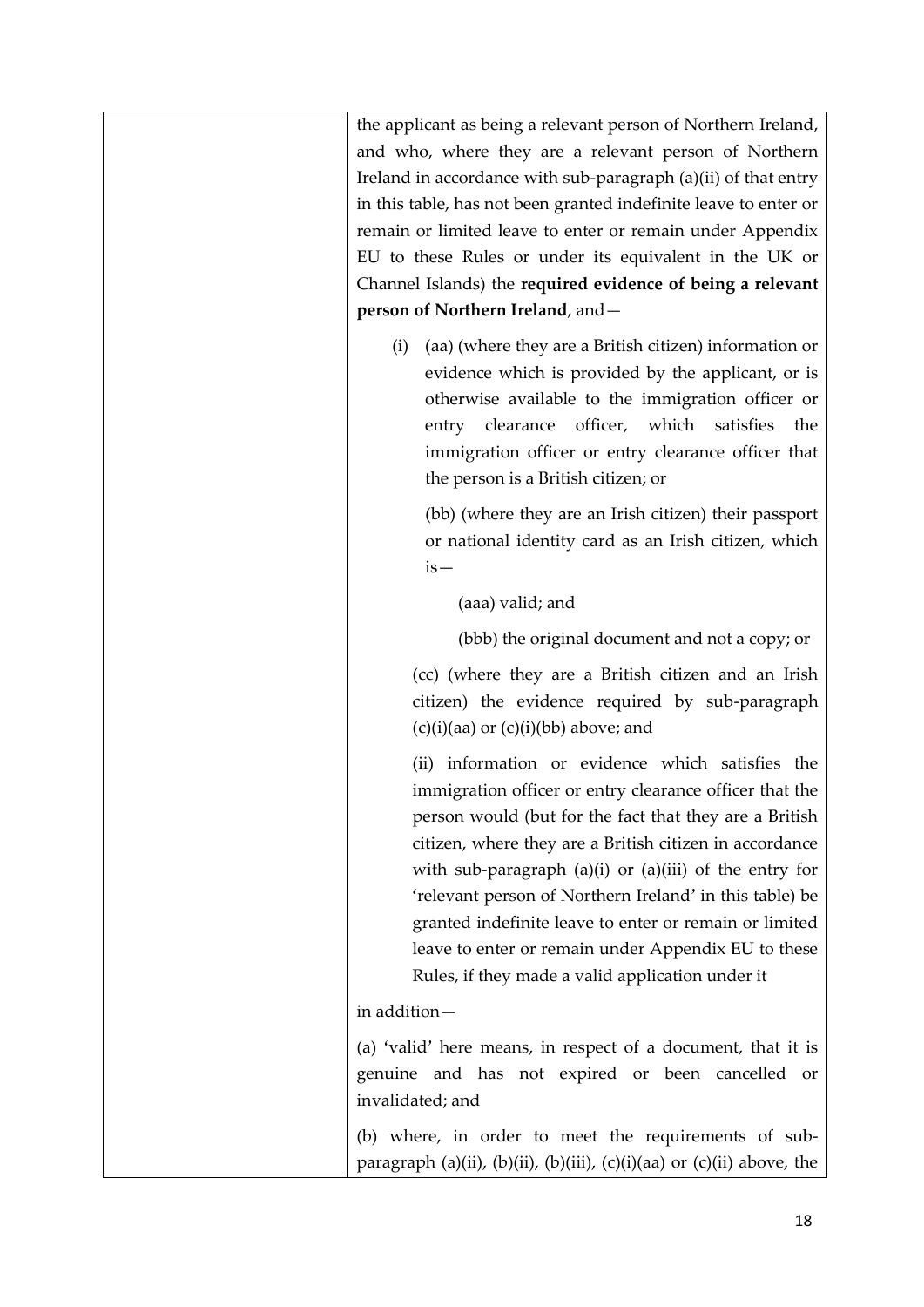| applicant submits a copy (and not the original) of a                   |
|------------------------------------------------------------------------|
| document, the immigration officer or entry clearance officer           |
| can require the applicant to submit the original document              |
| where the immigration officer or entry clearance officer has           |
| reasonable doubt as to the authenticity of the copy                    |
| submitted; and                                                         |
| (c) where, in order to meet the requirements of sub-                   |
| paragraph (a)(ii), (b)(ii), (b)(iii), (c)(i)(aa) or (c)(ii) above, the |
| applicant submits a document which is not in English, the              |
| immigration officer or entry clearance officer can require the         |
| applicant to provide a certified English translation of the            |
| document, where this is necessary for the purposes of                  |
| deciding whether the applicant meets the eligibility                   |
| requirements for an entry clearance to be granted under this           |
| Appendix                                                               |
|                                                                        |

# **Changes to Appendix FM**

FM.1 In paragraph E-ECP.2.8. after "to take place", insert "in the Isle of Man".

FM.2 After paragraph E-LTRP.2.1 insert—

"E-LTRP.2.1A. Paragraph E-LTRP.2.1 does not apply where—

(a) the applicant is in the Isle of Man with valid leave as a visitor; and

(b) the application is made during the period for which the Proclamation of Emergency of 16 March 2020 (as continued or otherwise extended from time to time) is in operation $\rm ^4.$ 

E-LTRP.2.1B. Paragraph E-LTRP.2.1A. has effect despite anything to the contrary contained in these Rules.".

### **Changes to Appendix M**

1

M.1 In column 1 of row 1 of the table in Appendix M, after "sports", insert "not".

## **MADE AT 10:17 ON 29 MAY 2020**

<sup>4</sup> (SD 2020/0162) as continued by the Proclamation of Emergency dated 15 April 2020 (SD 2020/0250), and further continued on 15 May 2020 (SD 2020/0296)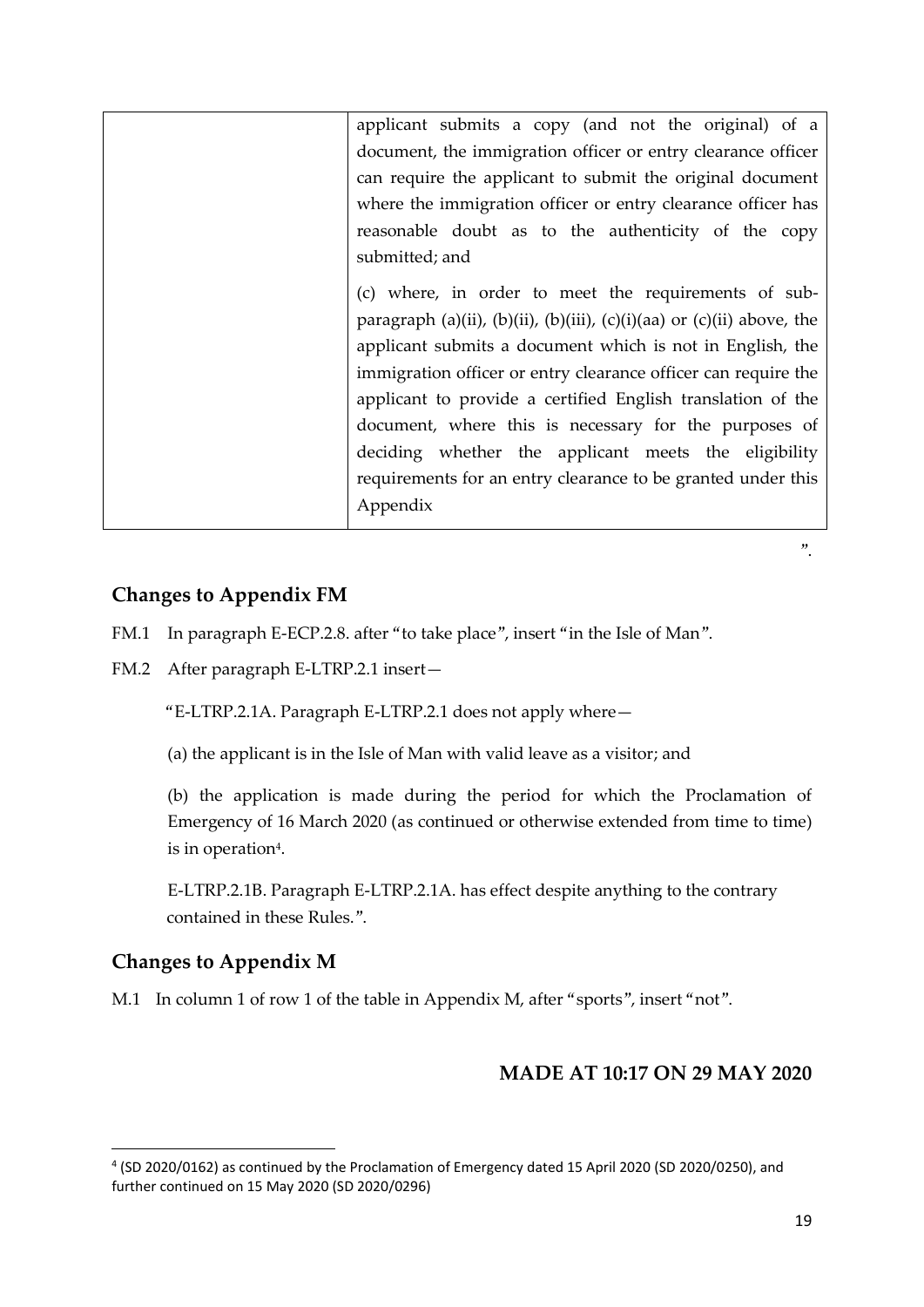## **HOWARD QUAYLE**

*Minister for the Cabinet Office*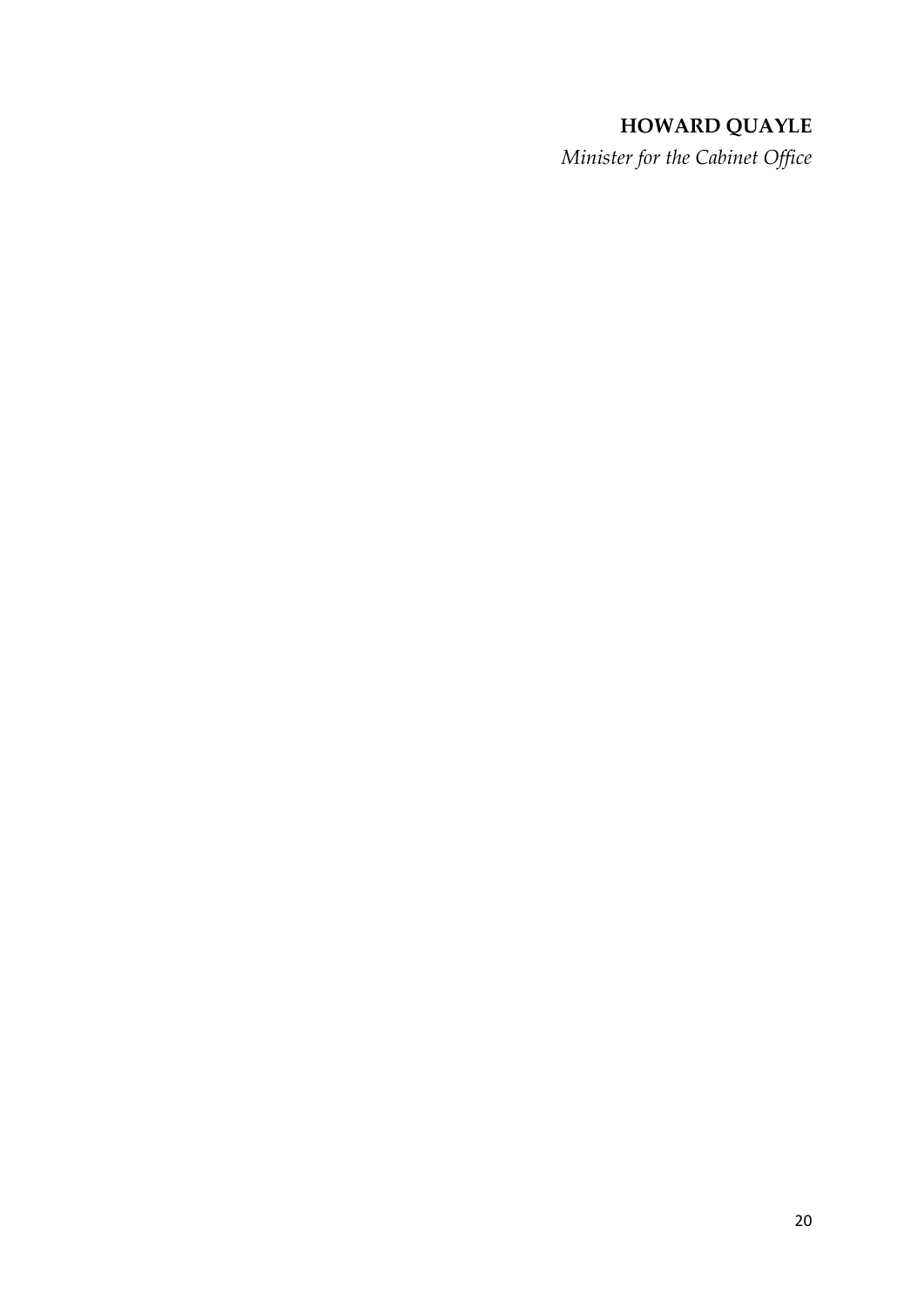## **Explanatory Note**

### **to the Statement of Changes In Immigration Rules SD 2020/0316**

*(This note is not part of the Statement of Changes in Immigration Rules)*

This Statement of Changes in Immigration Rules makes several amendments to the European Union Settlement Scheme, and the Representative of an Overseas Business route. These amendments have been made following changes made to the equivalent rules in the United Kingdom made by the Statement of Changes in Immigration Rules (CP 232), published on 14 May 2020.

### **Changes to Part 5**

The following changes are being made to the Representative of an Overseas Business route—

 An amendment is being made to prevent an overseas business sending a representative to facilitate their entry to the Isle of Man when there is no genuine intention for them to establish a branch or subsidiary in the Isle of Man.

 Clarification is being added to reflect that overseas businesses must be active and trading and intend to maintain their principal place of business outside the Isle of Man and United Kingdom.

 An amendment is being made to reflect that applicants must have the skills, experience, knowledge and authority to represent the overseas business in the Isle of Man.

 Clarification is being added to reflect that applicants must be senior employees and cannot engage in their own business or represent any other business in the Isle of Man or United Kingdom.

 An amendment is being made to reflect that the ownership of overseas businesses is not limited to businesses that issue shares.

 An amendment is being made to prevent majority owners from entering as the dependent spouse, civil partner, unmarried or same-sex partner of a representative of their own business. This will prevent owners circumventing the rules intended to prevent them relocating their business to the Isle of Man under this route.

 An amendment is being made to the extension criteria to clarify that the branch or subsidiary must have been established in the Isle of Man, and not overseas.

#### **Changes to Appendix EU and Appendix EU (Family Permit**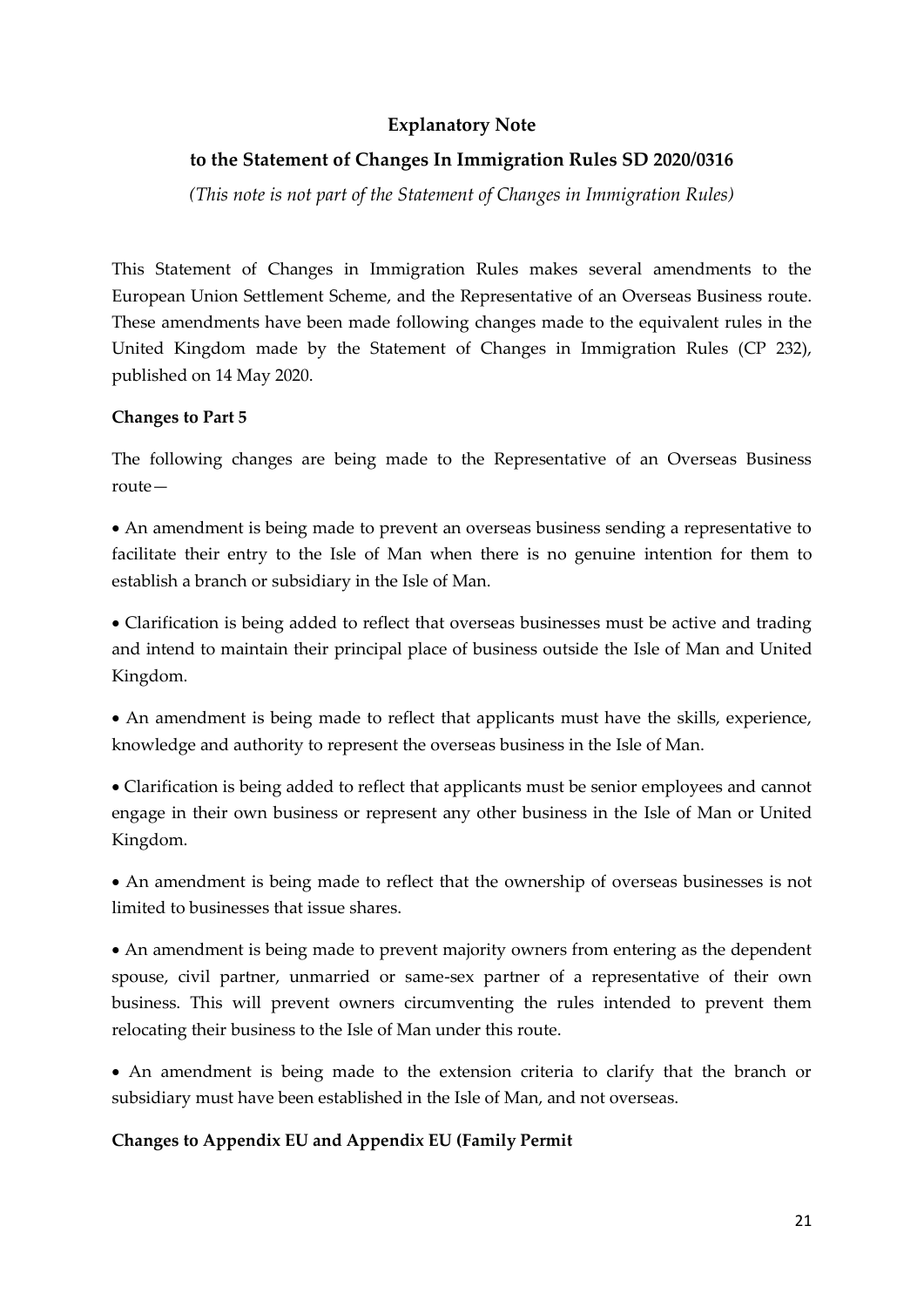The main changes in respect of the European Union Settlement Scheme (EUSS) and the EUSS family permit and travel permit are as follows—

 In line with 'New Decade, New Approach' published by the UK and Ireland on 9 January 2020 ahead of the restoration of devolved government in Northern 3 Ireland, to bring family members of the people of Northern Ireland within the scope of the EUSS (and of the EUSS family permit and travel permit). This will mean that eligible family members of the people of Northern Ireland will be able to apply for an Isle of Man immigration status, under the EUSS, on the same terms as the family members of Irish citizens. This immigration status will be available to the family members of all the people of Northern Ireland, no matter whether the person of Northern Ireland holds British or Irish citizenship or both, and no matter how they identify.

 To extend the scope for victims of domestic violence or abuse to apply for status under the EUSS. This is currently limited to a former spouse or civil partner whose marriage or civil partnership has been legally terminated and who was a victim of domestic violence or abuse while the marriage or civil partnership was subsisting. The changes will mean that any family member within the scope of the EUSS (a spouse, civil partner, durable partner, child, dependent parent or dependent relative) whose family relationship with a relevant EEA citizen (or with a qualifying British citizen) has broken down permanently as a result of domestic violence or abuse will have a continued right of residence where this is warranted by domestic violence or abuse against them or another family member. They will be able to rely on this, together with their own continuous residence in the Isle of Man, in applying for status under the EUSS.

 To provide scope, for children and other family members, as well as spouses or civil partners, to have a continued right of residence in particular circumstances following the legal termination of the marriage or civil partnership of a relevant EEA citizen (or of a qualifying British citizen). Those circumstances will include where the marriage or civil partnership had lasted for at least three years prior to the initiation of proceedings for its termination and the couple had lived together in the Isle of Man for at least a year during its duration. The family member will be able to rely on this continued right of residence, together with their own continuous residence in the Isle of Man, in applying for status under the EUSS.

 To provide scope for a family member applying under the EUSS or for an EUSS family permit, where this is necessary for the purposes of deciding whether they meet the eligibility requirements, to be required to provide a certified English translation of a document submitted as required evidence of the family relationship (or as certain required evidence of qualification for an EUSS family permit) on which their application relies.